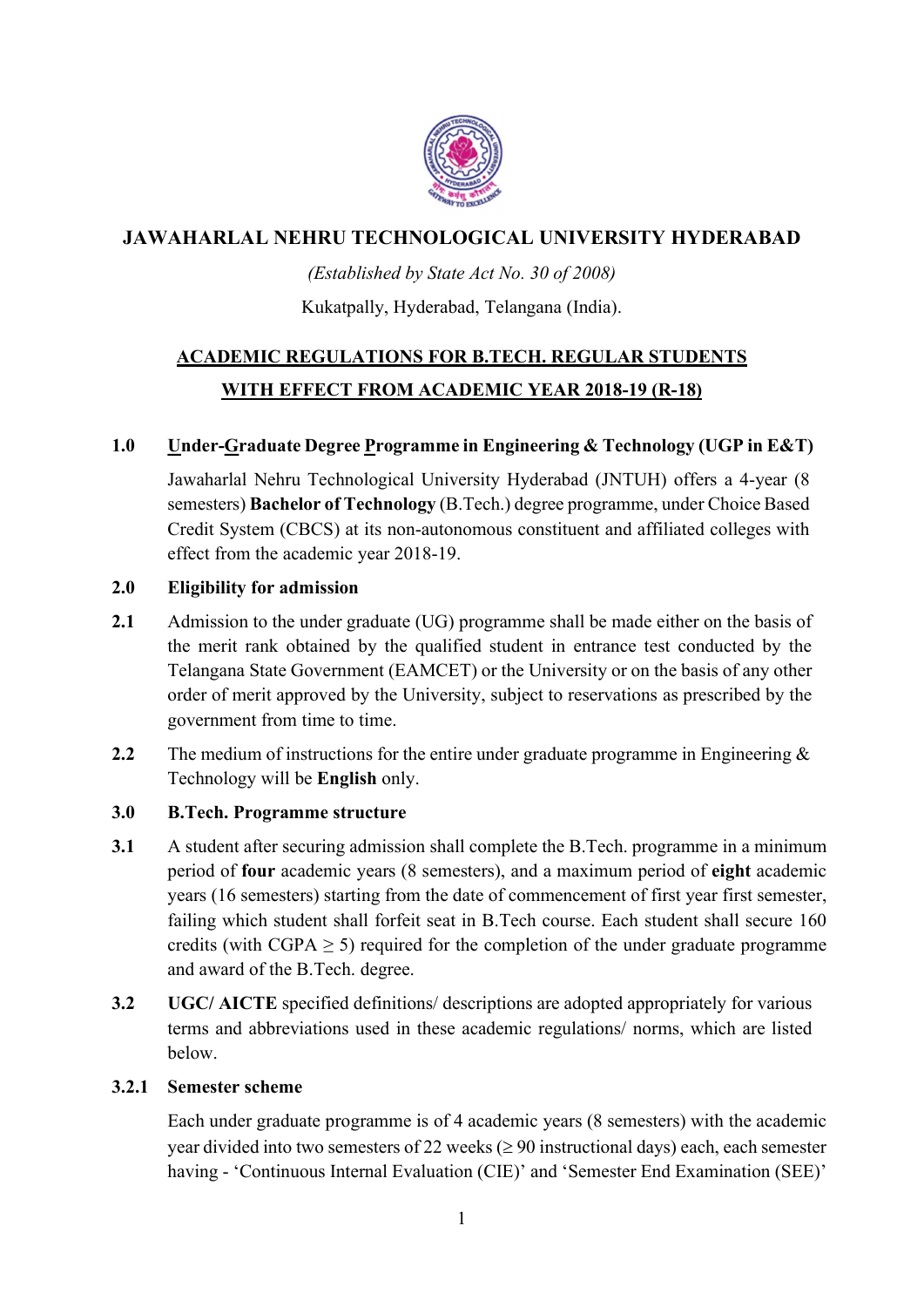under Choice Based Credit System (CBCS) and Credit Based Semester System (CBSS) indicated by UGC, and curriculum/course structure as suggested by AICTE are followed.

### 3.2.2 Credit courses

All subjects/ courses are to be registered by the student in a semester to earn credits which shall be assigned to each subject/ course in an L: T: P: C (lecture periods: tutorial periods: practical periods: credits) structure based on the following general pattern.

- One credit for one hour/ week/ semester for theory/ lecture (L) courses or Tutorials.
- One credit for two hours/ week/ semester for laboratory/ practical (P) courses.

Courses like Environmental Science, Constitution of India, Intellectual Property Rights, and Gender Sensitization lab are mandatory courses. These courses will not carry any credits.

### 3.2.3 Subject Course Classification

All subjects/ courses offered for the under graduate programme in E&T (B.Tech. degree programmes) are broadly classified as follows. The University has followed almost all the guidelines issued by AICTE/UGC.

| S. No.         | <b>Broad Course</b><br><b>Classification</b> | <b>Course Group/</b><br>Category       | <b>Course Description</b>                                                                                                                                      |
|----------------|----------------------------------------------|----------------------------------------|----------------------------------------------------------------------------------------------------------------------------------------------------------------|
| 1              |                                              | <b>BS</b> – Basic Sciences             | Includes mathematics, physics and chemistry<br>subjects                                                                                                        |
| $\overline{2}$ | Foundation<br>Courses                        | ES - Engineering<br>Sciences           | Includes fundamental engineering subjects                                                                                                                      |
| 3              | (FnC)                                        | HS - Humanities and<br>Social sciences | Includes subjects related to humanities, social<br>sciences and management                                                                                     |
| $\overline{4}$ | <b>Core Courses</b><br>(CoC)                 | $PC - Professional$<br>Core            | Includes core subjects related to the parent<br>discipline/ department/ branch of Engineering.                                                                 |
| 5              |                                              | PE - Professional<br>Electives         | Includes elective subjects related to the parent<br>discipline/ department/ branch of Engineering.                                                             |
| 6              | Elective<br>Courses<br>$(E\ell C)$           | $OE - Open Electro$                    | Elective subjects which include inter-<br>disciplinary subjects or subjects in an area<br>outside the parent discipline/ department/ branch<br>of Engineering. |
| $\overline{7}$ |                                              | Project Work                           | B. Tech. project or UG project or UG major<br>project or Project Stage I & II                                                                                  |
| 8              | Core Courses                                 | Industrial training/<br>Mini-project   | Industrial training/ Summer Internship/<br>Industrial Oriented Mini-project/ Mini-project                                                                      |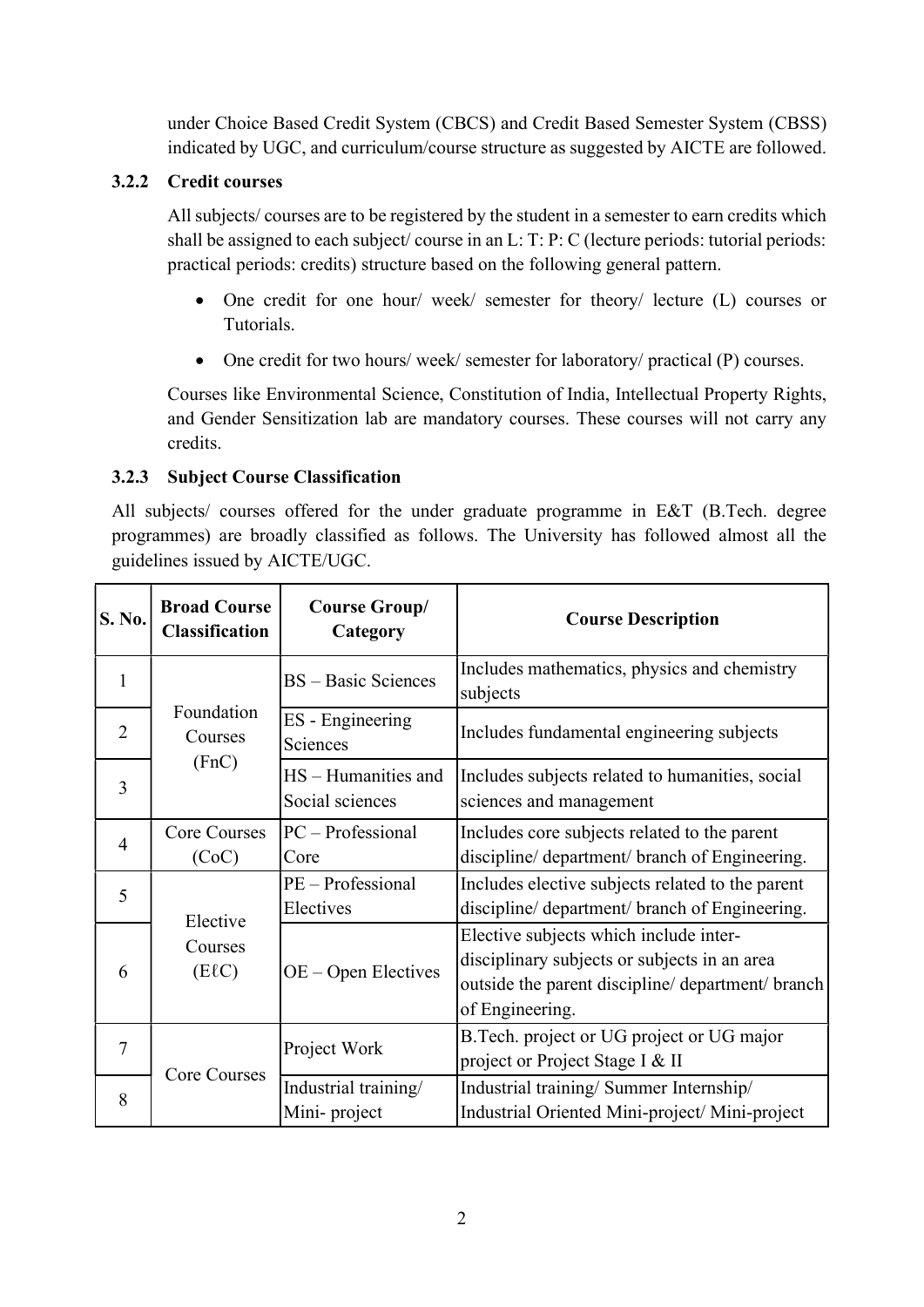|    |                           | Seminar | Seminar/ Colloquium based on core contents<br>related to parent discipline/ department/ branch<br>of Engineering. |
|----|---------------------------|---------|-------------------------------------------------------------------------------------------------------------------|
| 10 | Minor courses             |         | 1 or 2 Credit courses (subset of HS)                                                                              |
| 11 | Mandatory<br>Courses (MC) |         | Mandatory courses (non-credit)                                                                                    |

#### 4.0 Course registration

- 4.1 A 'faculty advisor or counselor' shall be assigned to a group of 20 students, who will advise the students about the under graduate programme, its course structure and curriculum, choice/option for subjects/ courses, based on their competence, progress, prerequisites and interest.
- 4.2 The academic section of the college invites 'registration forms' from students before the beginning of the semester through 'on-line registration', ensuring 'date and time stamping'. The on-line registration requests for any 'current semester' shall be completed before the commencement of SEEs (Semester End Examinations) of the 'preceding semester'.
- 4.3 A student can apply for **on-line** registration, **only after** obtaining the 'written approval' from faculty advisor/counselor, which should be submitted to the college academic section through the Head of the Department. A copy of it shall be retained with Head of the Department, faculty advisor/ counselor and the student.
- 4.4 A student may be permitted to register for all the subjects/ courses in a semester as specified in the course structure with maximum additional subject(s)/course(s) limited to 4 credits, based on progress and SGPA/ CGPA, and completion of the 'pre-requisites' as indicated for various subjects/ courses, in the department course structure and syllabus contents.
- 4.5 Choice for 'additional subjects/ courses' must be clearly indicated, which needs the specific approval and signature of the faculty advisor/ counselor.
- 4.6 If the student submits ambiguous choices or multiple options or erroneous entries during on-line registration for the subject(s) / course(s) under a given/ specified course group/ category as listed in the course structure, only the first mentioned subject/ course in that category will be taken into consideration.
- 4.7 Subject/ course options exercised through on-line registration are final and cannot be changed or inter-changed; further, alternate choices also will not be considered. However, if the subject/ course that has already been listed for registration by the Head of the Department in a semester could not be offered due to any unforeseen or unexpected reasons, then the student shall be allowed to have alternate choice either for a new subject (subject to offering of such a subject), or for another existing subject (subject to availability of seats). Such alternate arrangements will be made by the head of the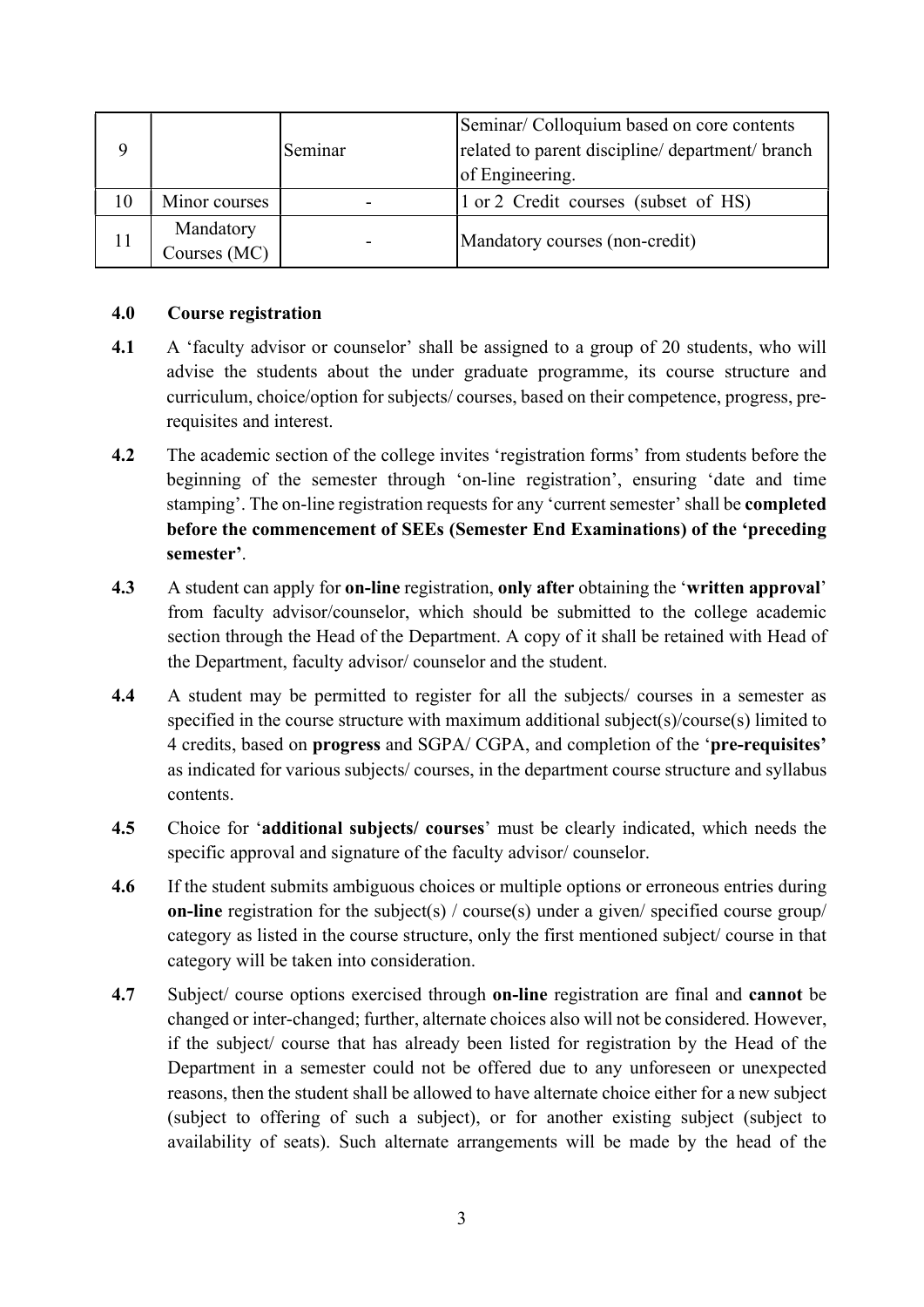department, with due notification and time-framed schedule, within the first week after the commencement of class-work for that semester.

- 4.8 Dropping of subjects/ courses may be permitted, only after obtaining prior approval from the faculty advisor/ counselor 'within a period of 15 days' from the beginning of the current semester.
- 4.9 Open electives: The students have to choose three open electives (OE-I, II & III) from the list of open electives given. However, the student cannot opt for an open elective subject offered by his own (parent) department, if it is already listed under any category of the subjects offered by parent department in any semester.
- 4.10 Professional electives: The students have to choose six professional electives (PE-I to VI) from the list of professional electives given.

### 5.0 Subjects/ courses to be offered

- 5.1 A typical section (or class) strength for each semester shall be 60.
- 5.2 A subject/ course may be offered to the students, only if a minimum of 20 students (1/3 of the section strength) opt for it. The maximum strength of a section is limited to 80 (60  $+$  1/3 of the section strength).
- 5.3 More than one faculty member may offer the same subject (lab/ practical may be included with the corresponding theory subject in the same semester) in any semester. However, selection of choice for students will be based on - 'first come first serve basis and CGPA criterion' (i.e. the first focus shall be on early on-line entry from the student for registration in that semester, and the second focus, if needed, will be on CGPA of the student).
- 5.4 If more entries for registration of a subject come into picture, then the Head of the Department concerned shall decide, whether or not to offer such a subject/ course for two (or multiple) sections.
- 5.5 In case of options coming from students of other departments/ branches/ disciplines (not considering open electives), first priority shall be given to the student of the 'parent department'.

### 6.0 Attendance requirements:

6.1 A student shall be eligible to appear for the semester end examinations, if the student acquires a minimum of 75% of attendance in aggregate of all the subjects/ courses (excluding attendance in mandatory courses like Environmental Science, Constitution of India, Intellectual Property Rights, and Gender Sensitization lab) for that semester. Two periods of attendance for each theory subject shall be considered, if the student appears for the mid-term examination of that subject. This attendance should also be included in the fortnightly upload of attendance to the University.

The attendance of Mandatory Non-Credit courses should be uploaded separately to the University.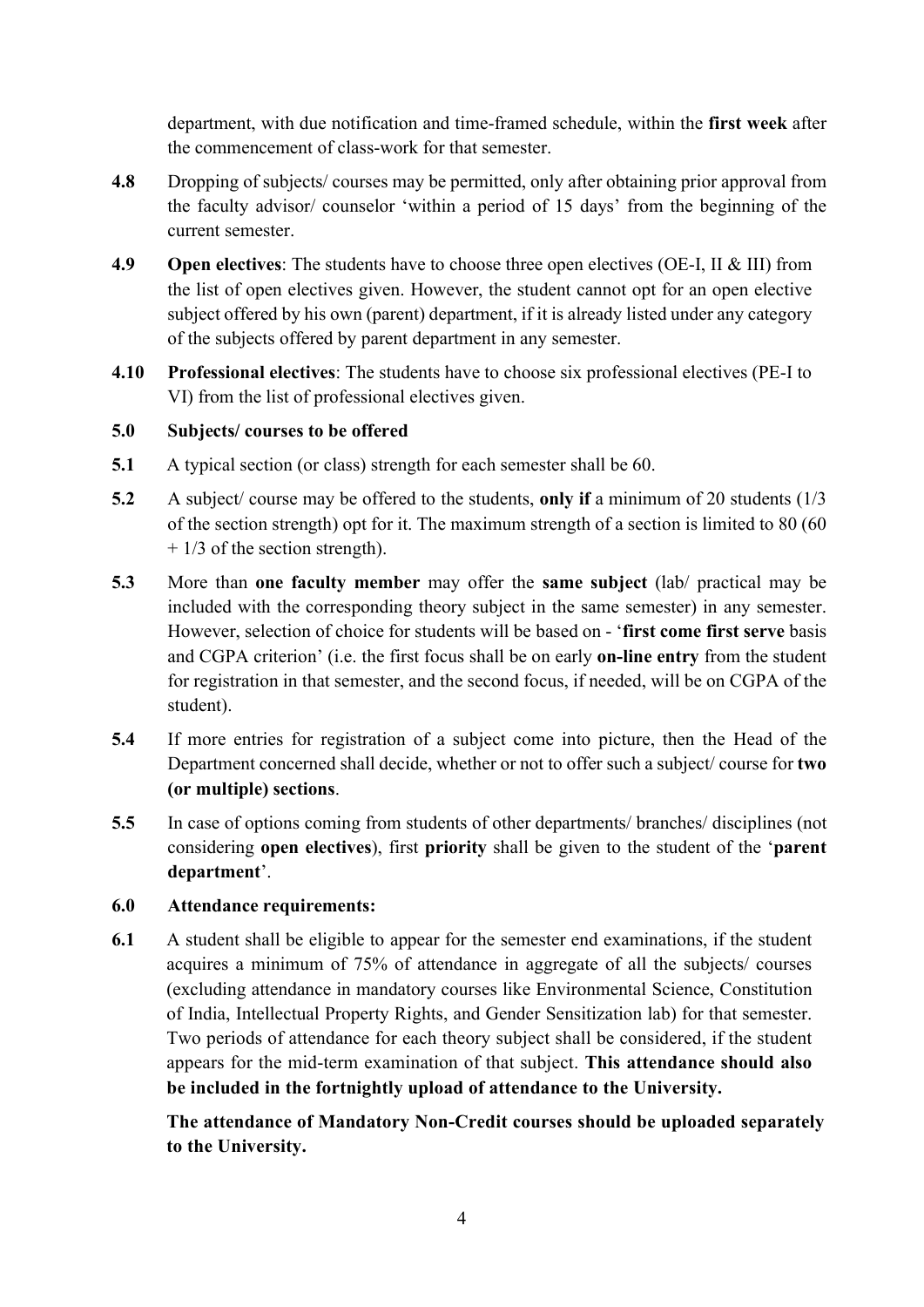- 6.2 Shortage of attendance in aggregate up to 10% (65% and above, and below 75%) in each semester may be condoned by the college academic committee on genuine and valid grounds, based on the student's representation with supporting evidence.
- 6.3 A stipulated fee shall be payable for condoning of shortage of attendance.
- 6.4 Shortage of attendance below 65% in aggregate shall in no case be condoned.
- 6.5 Students whose shortage of attendance is not condoned in any semester are not eligible to take their end examinations of that semester. They get detained and their registration for that semester shall stand cancelled. They will not be promoted to the next semester. They may seek re-registration for all those subjects registered in that semester in which the student is detained, by seeking re-admission into that semester as and when offered; if there are any professional electives and/ or open electives, the same may also be re-registered if offered. However, if those electives are not offered in later semesters, then alternate electives may be chosen from the same set of elective subjects offered under that category.
- 6.6 A student fulfilling the attendance requirement in the present semester shall not be eligible for readmission into the same class.

#### 7.0 Academic requirements

The following academic requirements have to be satisfied, in addition to the attendance requirements mentioned in item no.6.

- 7.1 A student shall be deemed to have satisfied the academic requirements and earned the credits allotted to each subject/ course, if student secures not less than 35% (26 marks out of 75 marks) in the semester end examination, and a minimum of 40% (40 marks out of 100 marks) in the sum total of the CIE (Continuous Internal Evaluation) and SEE (Semester End Examination) taken together; in terms of letter grades, this implies securing 'C' grade or above in that subject/ course.
- 7.2 A student shall be deemed to have satisfied the academic requirements and earned the credits allotted to Industrial Oriented Mini Project/Summer Internship and seminar, if the student secures not less than 40% marks (i.e. 40 out of 100 allotted marks) in each of them. The student is deemed to have failed, if he (i) does not submit a report on Industrial Oriented Mini Project/Summer Internship, or does not make a presentation of the same before the evaluation committee as per schedule, or (ii) does not present the seminar as required in the IV year I Semester, or (iii) secures less than 40% marks in Industrial Oriented Mini Project/Summer Internship and seminar evaluations.

A student may reappear once for each of the above evaluations, when they are scheduled again; if the student fails in such 'one reappearance' evaluation also, the student has to reappear for the same in the next subsequent semester, as and when it is scheduled.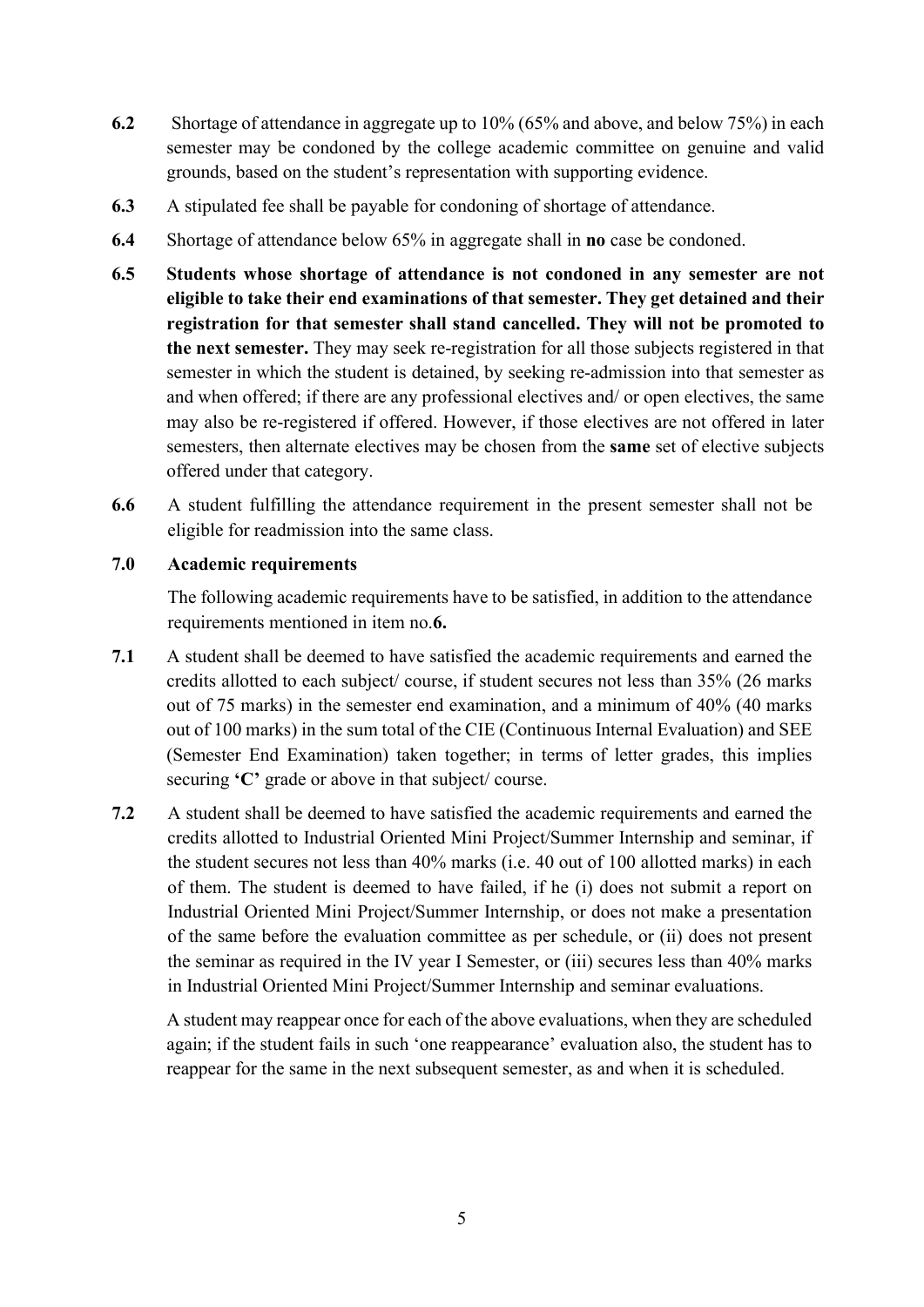## 7.3 Promotion Rules

| S. No.              | <b>Promotion</b>                                             | <b>Conditions to be fulfilled</b>                                                                                                                                                                                                                                                                                            |
|---------------------|--------------------------------------------------------------|------------------------------------------------------------------------------------------------------------------------------------------------------------------------------------------------------------------------------------------------------------------------------------------------------------------------------|
| 1                   | First year first semester to first<br>year second semester   | Regular course of study of first year<br>first semester.                                                                                                                                                                                                                                                                     |
| $\overline{2}$      | First year second semester to<br>second year first semester  | (i) Regular course of study of first year<br>second semester.<br>(ii) Must have secured at least 18<br>credits out of 37 credits i.e., 50%<br>credits up to first year second semester<br>from all the relevant regular and<br>supplementary examinations, whether<br>the student takes those examinations<br>or not.        |
| 3.                  | Second year first semester to<br>second year second semester | Regular course of study of second year<br>first semester.                                                                                                                                                                                                                                                                    |
| $\overline{\bf{4}}$ | Second year second semester to<br>third year first semester  | (i) Regular course of study of second<br>year second semester.<br>(ii) Must have secured at least 47<br>credits out of 79 credits i.e., 60%<br>credits up to second year second<br>semester from all the relevant regular<br>supplementary examinations,<br>and<br>whether the student takes those<br>examinations or not.   |
| 5                   | Third year first semester to third<br>year second semester   | Regular course of study of third year<br>first semester.                                                                                                                                                                                                                                                                     |
| 6                   | Third year second semester to<br>fourth year first semester  | (i) Regular course of study of third<br>year second semester.<br>(ii) Must have secured at least 73<br>credits out of 123 credits i.e., 60%<br>credits up to third year second<br>semester from all the relevant regular<br>supplementary<br>examinations,<br>and<br>whether the student takes those<br>examinations or not. |
| $\overline{7}$      | Fourth year first semester to<br>fourth year second semester | Regular course of study of fourth year<br>first semester.                                                                                                                                                                                                                                                                    |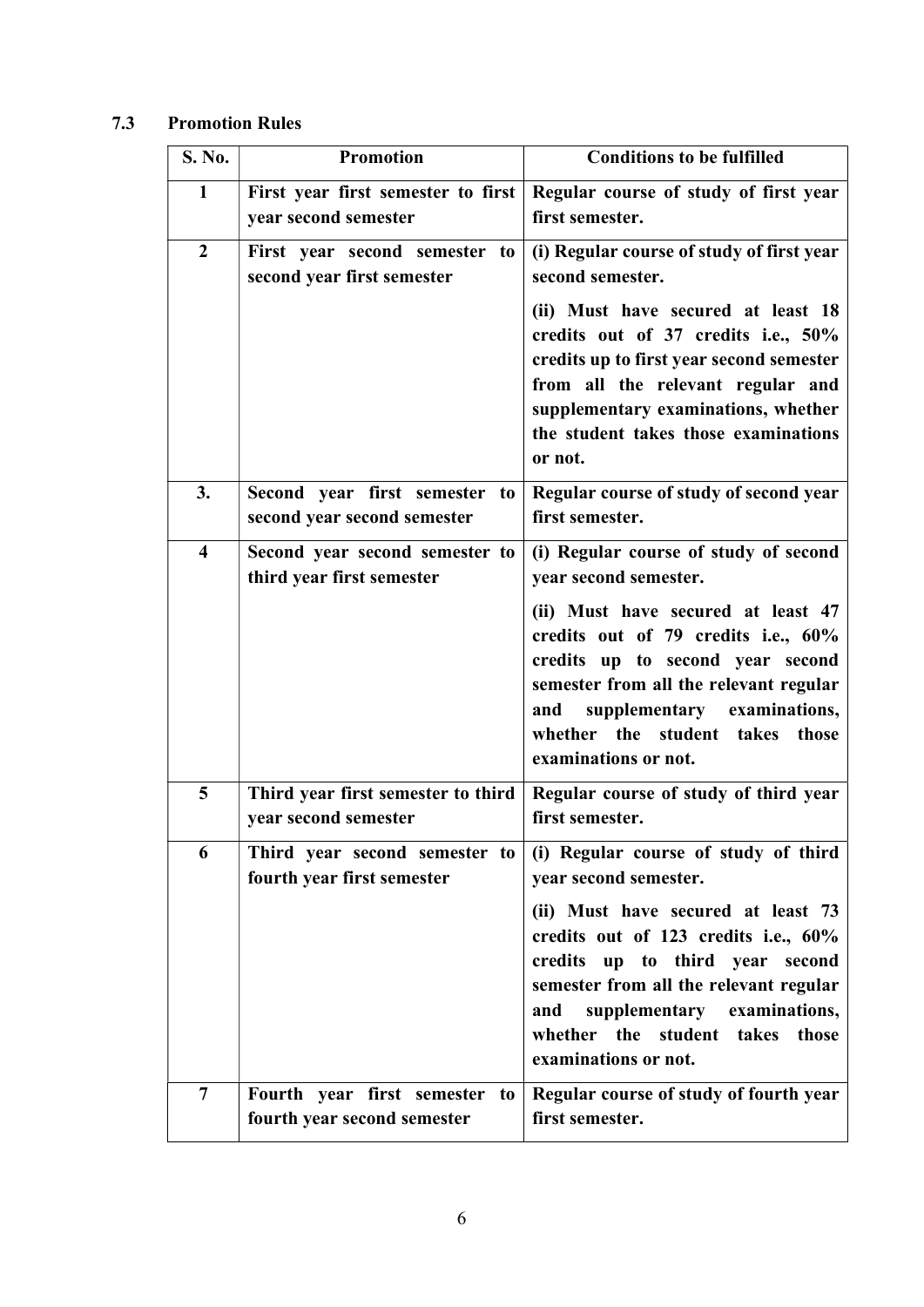- 7.4 A student (i) shall register for all courses/subjects covering 160 credits as specified and listed in the course structure, (ii) fulfills all the attendance and academic requirements for 160 credits, (iii) earn all 160 credits by securing  $SGPA \ge 5.0$  (in each semester), and CGPA (at the end of each successive semester)  $\geq$  5.0, (iv) passes all the mandatory courses, to successfully complete the under graduate programme. The performance of the student in these 160 credits shall be taken into account for the calculation of 'the final CGPA (at the end of under graduate programme), and shall be indicated in the grade card of IV-year II semester.
- 7.5 If a student registers for 'extra subjects' (in the parent department or other departments/branches of Engg.) other than those listed subjects totaling to 160 credits as specified in the course structure of his department, the performances in those 'extra subjects' (although evaluated and graded using the same procedure as that of the required 160 credits) will not be taken into account while calculating the SGPA and CGPA. For such 'extra subjects' registered, percentage of marks and letter grade alone will be indicated in the grade card as a performance measure, subject to completion of the attendance and academic requirements as stated in regulations 6 and  $7.1 - 7.4$  above.
- 7.6 A student eligible to appear in the semester end examination for any subject/ course, but absent from it or failed (thereby failing to secure 'C' grade or above) may reappear for that subject/ course in the supplementary examination as and when conducted. In such cases, internal marks (CIE) assessed earlier for that subject/ course will be carried over, and added to the marks to be obtained in the SEE supplementary examination for evaluating performance in that subject.
- 7.7 A student detained in a semester due to shortage of attendance may be re-admitted in the same semester in the next academic year for fulfillment of academic requirements. The academic regulations under which a student has been readmitted shall be applicable. However, no grade allotments or SGPA/ CGPA calculations will be done for the entire semester in which the student has been detained.
- 7.8 A student detained due to lack of credits, shall be promoted to the next academic year only after acquiring the required academic credits. The academic regulations under which the student has been readmitted shall be applicable to him.

### 8.0 Evaluation - Distribution and Weightage of marks

- 8.1 The performance of a student in every subject/course (including practicals and Project Stage – I & II) will be evaluated for 100 marks each, with 25 marks allotted for CIE (Continuous Internal Evaluation) and 75 marks for SEE (Semester End-Examination).
- 8.2 For theory subjects, during a semester, there shall be two mid-term examinations. Each mid-term examination consists of one objective paper, one descriptive paper and one assignment. The objective paper and the descriptive paper shall be for 10 marks each with a total duration of 1 hour 20 minutes (20 minutes for objective and 60 minutes for descriptive paper). The objective paper is set with 20 multiple choice, fill-in the blanks and matching type of questions for a total of 10 marks. The descriptive paper shall contain 4 full questions out of which, the student has to answer 2 questions, each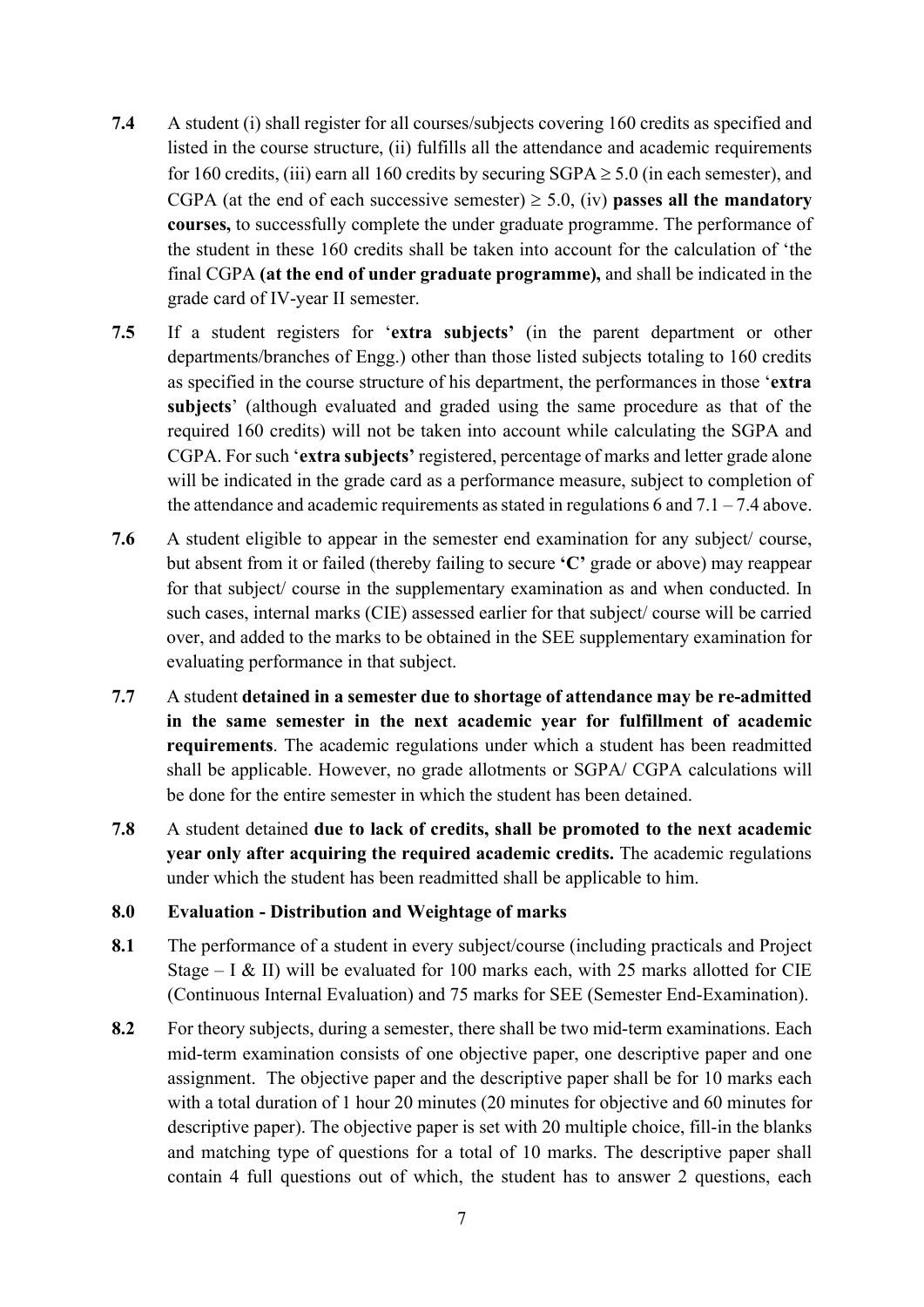carrying 5 marks. While the first mid-term examination shall be conducted on 50% of the syllabus, the second mid-term examination shall be conducted on the remaining 50% of the syllabus. Five marks are allocated for assignments (as specified by the subject teacher concerned). The first assignment should be submitted before the conduct of the first mid-term examination, and the second assignment should be submitted before the conduct of the second mid-term examination. The total marks secured by the student in each mid-term examination are evaluated for 25 marks, and the average of the two mid-term examinations shall be taken as the final marks secured by each student in Continuous Internal Evaluation. If any student is absent from any subject of a mid-term examination, an on-line test will be conducted for him by the University. The details of the end semester question paper pattern are as follows:

- 8.2.1 The semester end examinations (SEE) will be conducted for 75 marks consisting of two parts viz. i) Part- A for 25 marks, ii) Part - B for 50 marks.
	- Part-A is a compulsory question consisting of ten sub-questions. The first five sub-questions are from each unit and carry 2 marks each. The next five subquestions are one from each unit and carry 3 marks each.
	- Part-B consists of five questions (numbered from 2 to 6) carrying 10 marks each. Each of these questions is from one unit and may contain sub-questions. For each question there will be an "either" "or" choice, which means that there will be two questions from each unit and the student should answer either of the two questions.
- 8.2.2 For subjects like Engineering Graphics/Engineering Drawing, the SEE shall consist of five questions. For each question there will be an "either" "or" choice, which means that there will be two questions from each unit and the student should answer either of the two questions. There shall be no  $Part - A$ , and  $Part - B$  system.
- 8.2.3 For subjects like Machine Drawing Practice/Machine Drawing, the SEE shall be conducted for 75 marks consisting of two parts viz. (i) Part – A for 30 marks. 3 out of 4 questions must be answered, (ii) Part – B for 45 marks. Part – B is compulsory.
- 8.2.4 For the Subject Estimation, Costing and Project Management, the SEE paper should consist of Part- A, Part-B and Part C. (i) Part  $-A-1$  out of 2 questions from Unit  $-I$ for 30 Marks, (ii) Part –  $B - 1$  out of 2 questions from Unit – II for 15 Marks, (iii) Part  $-C-3$  out of 5 questions from Units – III, IV, V for 30 Marks.
- 8.2.5 For subjects Structural Engineering I & II (RCC & STEEL), the SEE will be conducted for 75 marks consisting of 2 parts viz. (i) Part – A for 15 marks and, (i) Part – B for 60 marks. Part – A is a compulsory question consisting of ten sub-questions. The first five sub-questions are from each unit relating to design theory and codal provisions and carry 2 marks each. The next five sub-questions are from each unit and carry 1 mark each. Part – B consists of 5 questions (numbered 2 to 6) carrying 12 marks each. Each of these questions is from one unit and may contain sub-questions. For each question there is either or choice, which means that there will be two questions from each unit and the student should answer either of the two questions.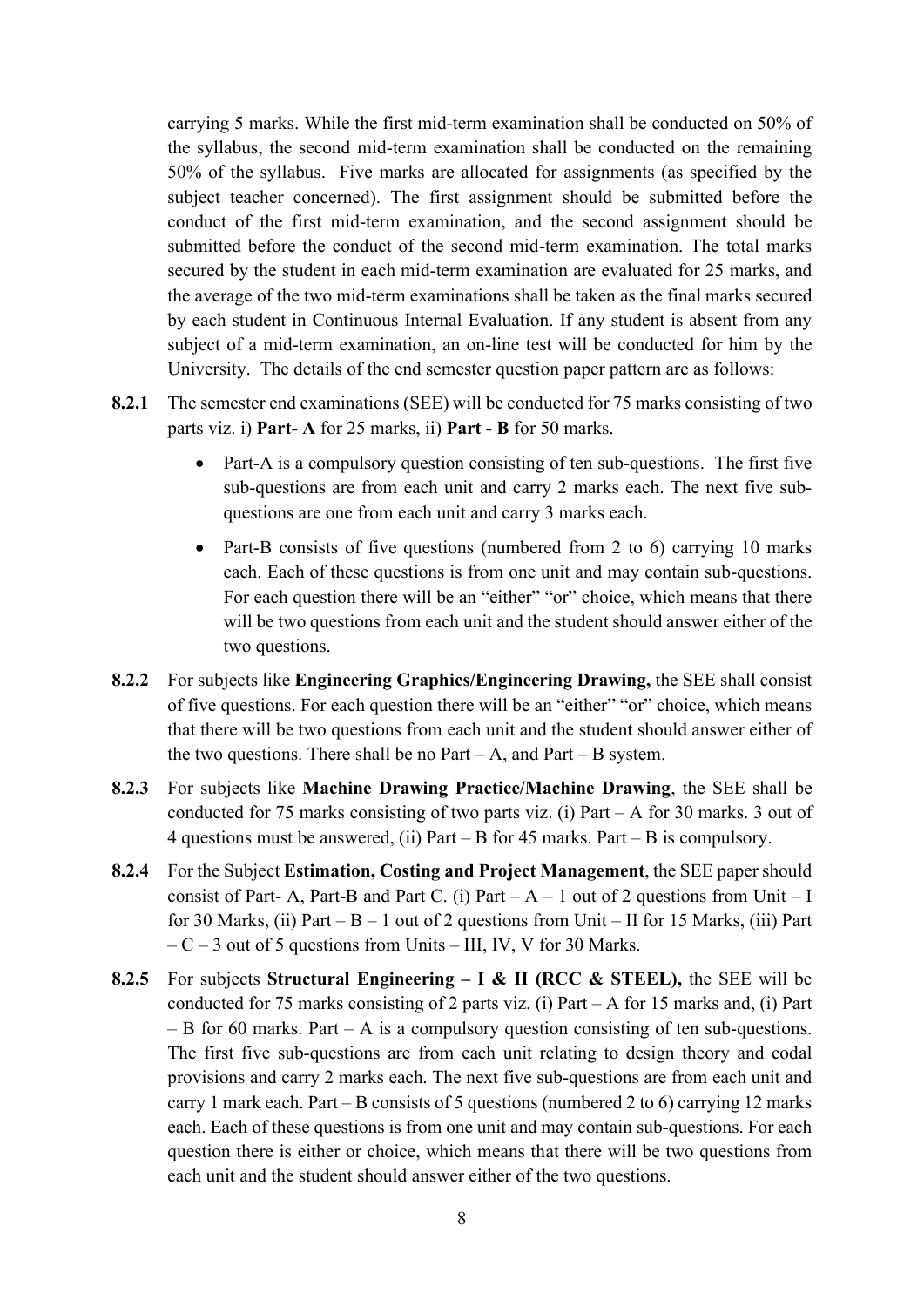- 8.3 For practical subjects there shall be a continuous internal evaluation during the semester for 25 marks and 75 marks for semester end examination. Out of the 25 marks for internal evaluation, day-to-day work in the laboratory shall be evaluated for 15 marks and internal practical examination shall be evaluated for 10 marks conducted by the laboratory teacher concerned. The semester end examination shall be conducted with an external examiner and the laboratory teacher. The external examiner shall be appointed from the clusters of colleges which are decided by the examination branch of the University.
- 8.4 For the subject having design and/or drawing, (such as engineering graphics, engineering drawing, machine drawing, machine drawing practice and estimation), the distribution shall be 25 marks for continuous internal evaluation (15 marks for day-today work and 10 marks for internal tests) and 75 marks for semester end examination. There shall be two internal tests in a semester and the average of the two shall be considered for the award of marks for internal tests.
- 8.5 There shall be an Industrial Oriented Mini Project/Summer Internship, in collaboration with an industry of their specialization. Students will register for this immediately after III year II semester examinations and pursue it during summer vacation. Industrial Oriented Mini Project/Summer Internship shall be submitted in a report form and presented before the committee in IV year I semester. It shall be evaluated for 100 external marks. The committee consists of an external examiner, Head of the Department, supervisor of the Industrial Oriented mini project/Summer Internship and a senior faculty member of the department. There shall be no internal marks for Industrial Oriented Mini Project/Summer Internship.
- 8.6 There shall be a seminar presentation in IV year I semester. For the seminar, the student shall collect the information on a specialized topic, prepare a technical report, and submit it to the department. It shall be evaluated by the departmental committee consisting of Head of the Department, seminar supervisor and a senior faculty member. The seminar report shall be evaluated for 100 internal marks. There shall be no semester end examination for the seminar.
- 8.7 UG project work shall be carried out in two stages: Project Stage I during IV Year I Semester, Project Stage – II during IV Year II Semester. Each stage will be evaluated for 100 marks. Student has to submit project work report at the end of each semester. First report includes project work carried out in IV Year I semester and second report includes project work carried out in IV Year I & II Semesters. SEE for both project stages shall be completed before the commencement of SEE Theory examinations.
- 8.8 For Project Stage I, the departmental committee consisting of Head of the Department, project supervisor and a senior faculty member shall evaluate the project work for 75 marks and project supervisor shall evaluate for 25 marks. The student is deemed to have failed, if he (i) does not submit a report on Project Stage - I or does not make a presentation of the same before the evaluation committee as per schedule, or (ii) secures less than 40% marks in the sum total of the CIE and SEE taken together.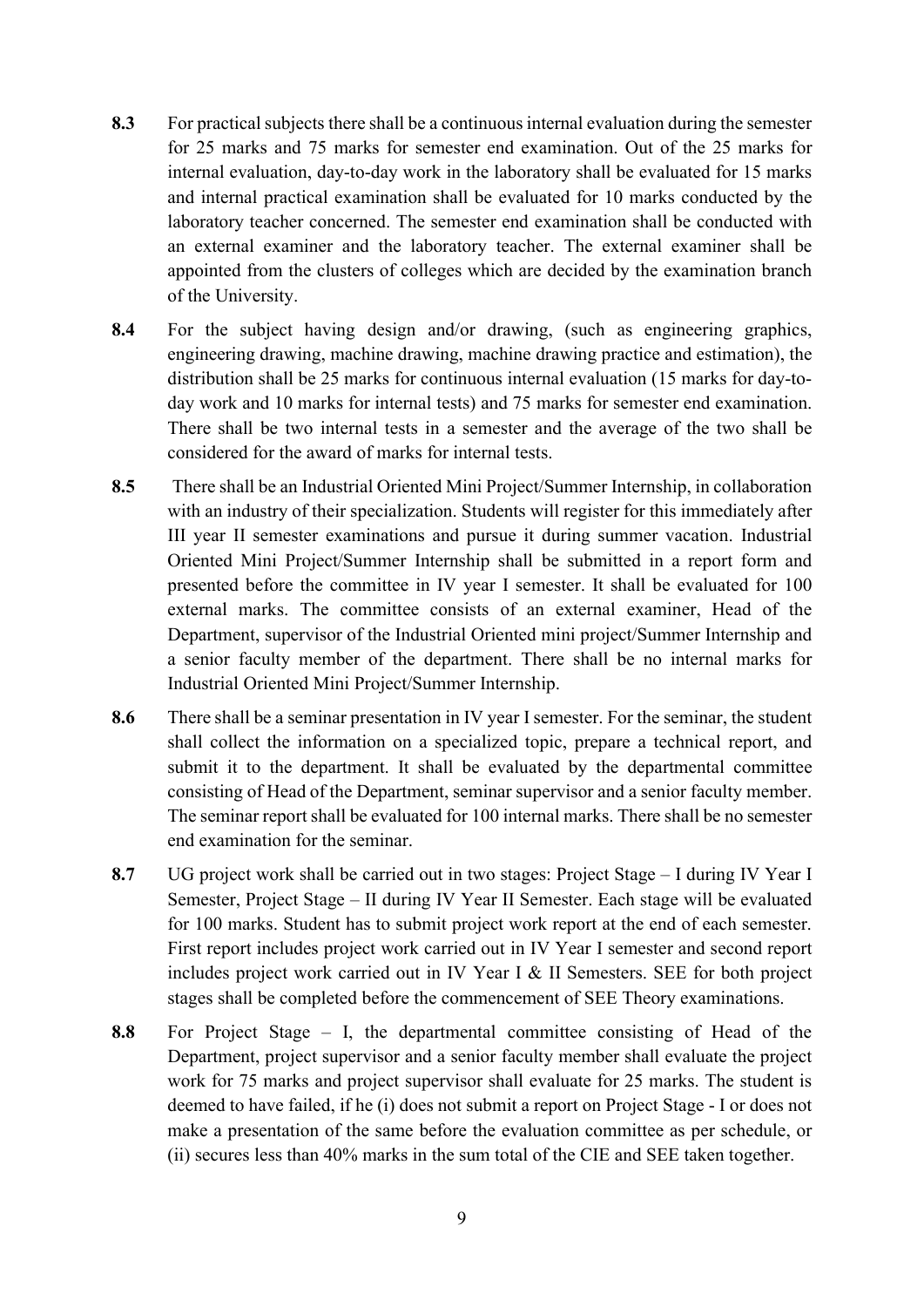A student who has failed may reappear once for the above evaluation, when it is scheduled again; if he fails in such 'one reappearance' evaluation also, he has to reappear for the same in the next subsequent semester, as and when it is scheduled.

8.9 For Project Stage – II, the external examiner shall evaluate the project work for 75 marks and the project supervisor shall evaluate it for 25 marks. The topics for industrial oriented mini project, seminar and Project Stage – I shall be different from one another. The student is deemed to have failed, if he (i) does not submit a report on Project Stage - II, or does not make a presentation of the same before the external examiner as per schedule, or (ii) secures less than 40% marks in the sum total of the CIE and SEE taken together.

For conducting viva-voce of project stage – II, University selects an external examiner from the list of experts in the relevant branch submitted by the Principal of the College.

 A student who has failed may reappear once for the above evaluation, when it is scheduled again; if student fails in such 'one reappearance' evaluation also, he has to reappear for the same in the next subsequent semester, as and when it is scheduled.

- 8.10 The laboratory marks and the internal marks awarded by the college are subject to scrutiny and scaling by the University wherever necessary. In such cases, the internal and laboratory marks awarded by the college will be referred to a committee. The committee will arrive at a scaling factor and the marks will be scaled accordingly. The recommendations of the committee are final and binding. The laboratory records and internal test papers shall be preserved in the respective institutions as per the University rules and produced before the committees of the University as and when asked for.
- 8.11 For mandatory courses of Environmental Science, Constitution of India, Intellectual Property Rights, and Gender Sensitization lab, a student has to secure 40 marks out of 100 marks (i.e. 40% of the marks allotted) in the continuous internal evaluation for passing the subject/course. These marks should also be uploaded along with the internal marks of other subjects.
- 8.12 No marks or letter grades shall be allotted for mandatory/non-credit courses. Only Pass/Fail shall be indicated in Grade Card.

### 9.0 Grading procedure

- 9.1 Grades will be awarded to indicate the performance of students in each theory subject, laboratory / practicals, seminar, Industry Oriented Mini Project, and project Stage - I & II. Based on the percentage of marks obtained (Continuous Internal Evaluation plus Semester End Examination, both taken together) as specified in item 8 above, a corresponding letter grade shall be given.
- 9.2 As a measure of the performance of a student, a 10-point absolute grading system using the following letter grades (as per UGC/AICTE guidelines) and corresponding percentage of marks shall be followed:

| % of Marks Secured in a Subject/Course | <b>Letter Grade</b> | <b>Grade Points</b> |
|----------------------------------------|---------------------|---------------------|
| (Class Intervals)                      | (UGC Guidelines)    |                     |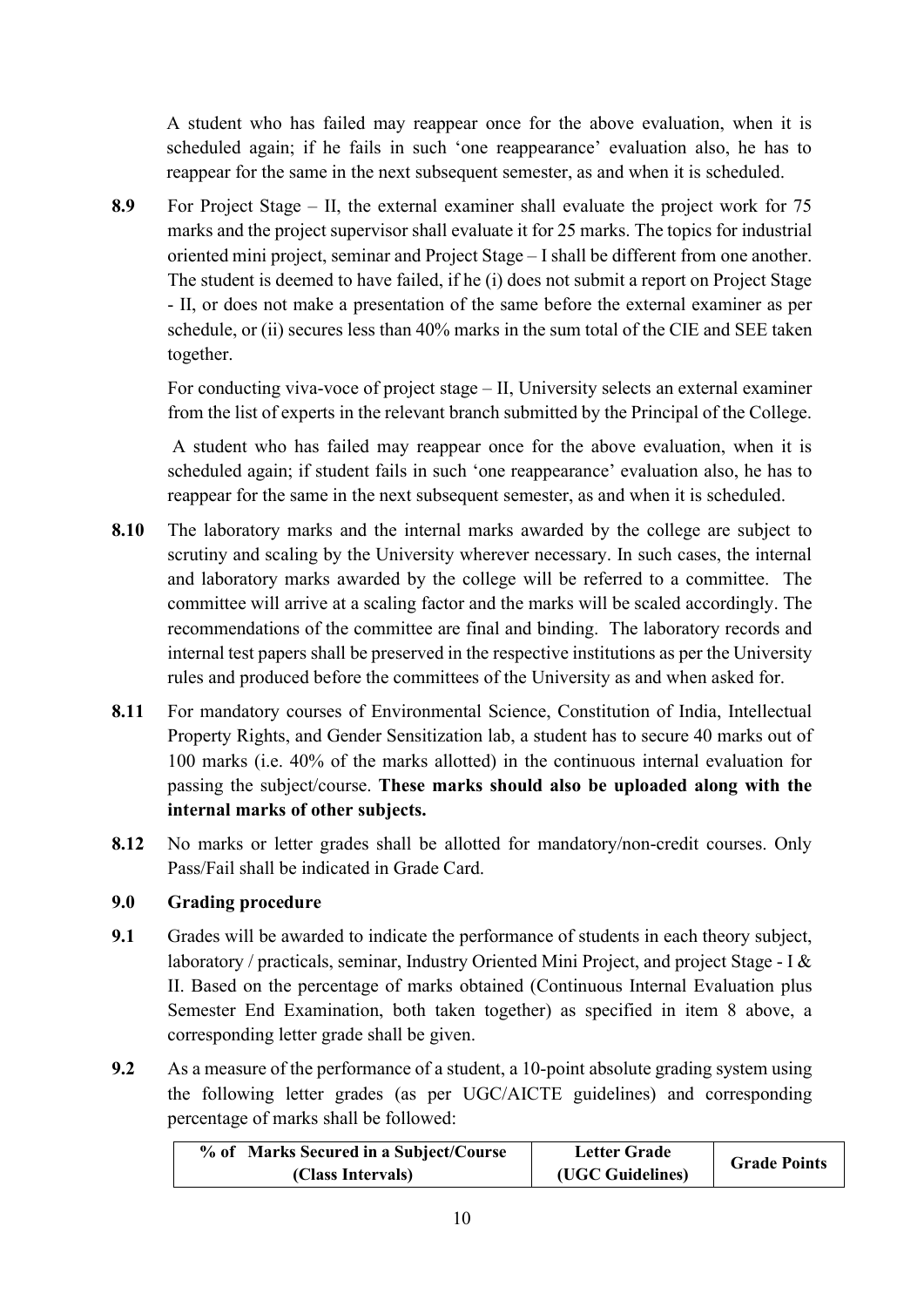| Greater than or equal to 90% | 0<br>(Outstanding)          | 10               |
|------------------------------|-----------------------------|------------------|
| 80 and less than 90%         | $A^+$<br>(Excellent)        | 9                |
| 70 and less than 80%         | $\mathbf{A}$<br>(Very Good) | 8                |
| 60 and less than $70\%$      | $B^+$<br>(Good)             | 7                |
| $50$ and less than $60\%$    | B<br>(Average)              | 6                |
| 40 and less than $50\%$      | C<br>(Pass)                 | 5                |
| Below 40%                    | F<br>(FAIL)                 | $\boldsymbol{0}$ |
| <b>Absent</b>                | Ab                          | $\bf{0}$         |

- 9.3 A student who has obtained an 'F' grade in any subject shall be deemed to have 'failed' and is required to reappear as a 'supplementary student' in the semester end examination, as and when offered. In such cases, internal marks in those subjects will remain the same as those obtained earlier.
- 9.4 To a student who has not appeared for an examination in any subject, 'Ab' grade will be allocated in that subject, and he is deemed to have 'failed'. A student will be required to reappear as a 'supplementary student' in the semester end examination, as and when offered next. In this case also, the internal marks in those subjects will remain the same as those obtained earlier.
- 9.5 A letter grade does not indicate any specific percentage of marks secured by the student, but it indicates only the range of percentage of marks.
- 9.6 A student earns grade point (GP) in each subject/ course, on the basis of the letter grade secured in that subject/ course. The corresponding 'credit points' (CP) are computed by multiplying the grade point with credits for that particular subject/ course.

### Credit points  $(CP)$  = grade point  $(GP)$  x credits .... For a course

- 9.7 A student passes the subject/ course only when  $\text{GP} \geq 5$  ( $\text{°C}$ ) grade or above)
- 9.8 The Semester Grade Point Average (SGPA) is calculated by dividing the sum of credit points ( $\Sigma$ CP) secured from all subjects/ courses registered in a semester, by the total number of credits registered during that semester. SGPA is rounded off to two decimal places. SGPA is thus computed as

## $SGPA = \{ \sum_{i=1}^{N} C_i \ G_i \} / \{ \sum_{i=1}^{N} C_i \} \ ...$  For each semester,

where 'i' is the subject indicator index (takes into account all subjects in a semester), 'N' is the no. of subjects 'registered' for the semester (as specifically required and listed under the course structure of the parent department),  $C_i$  is the no. of credits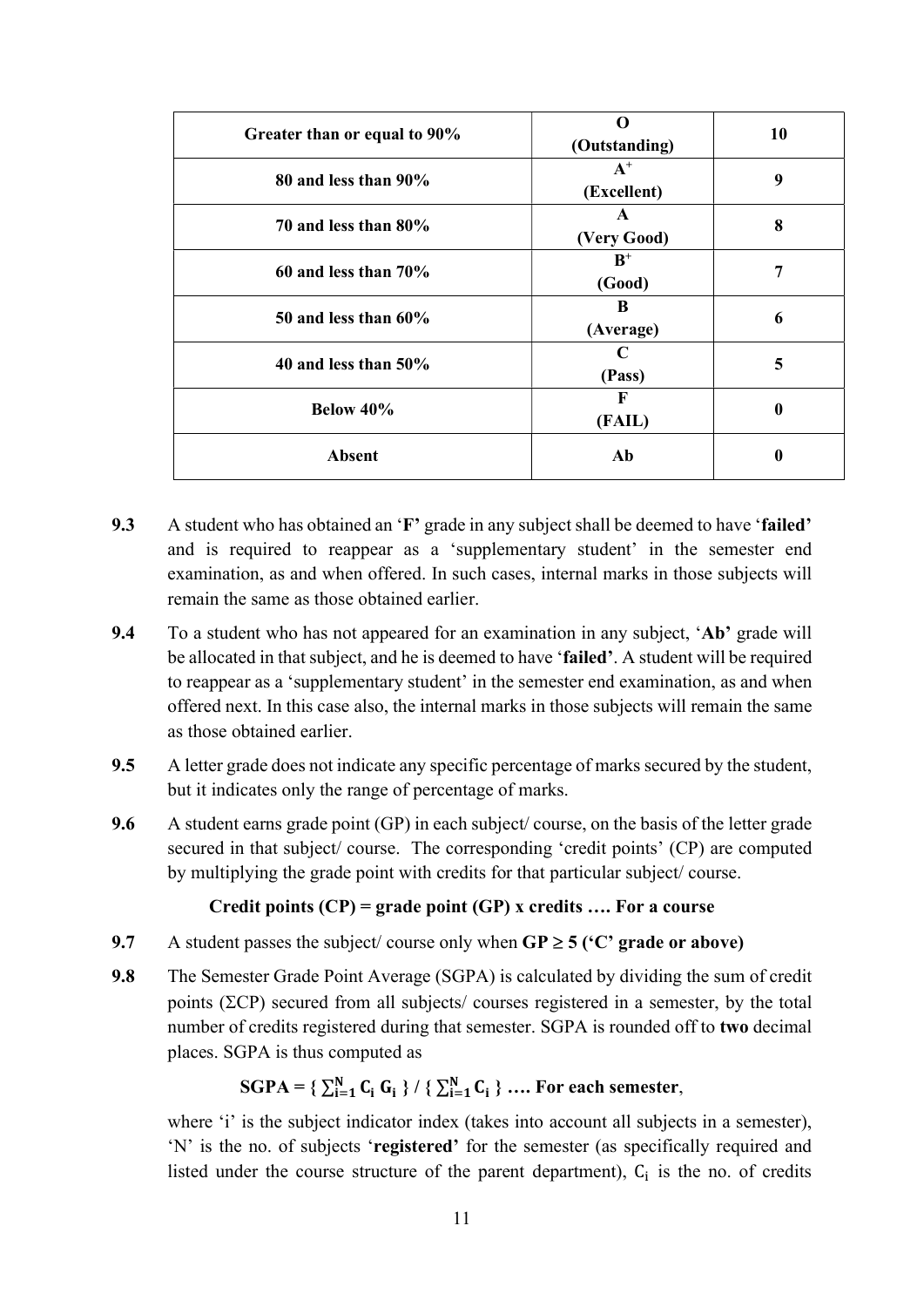allotted to the  $i<sup>th</sup>$  subject, and  $G_i$  represents the grade points (GP) corresponding to the letter grade awarded for that i<sup>th</sup> subject.

9.9 The Cumulative Grade Point Average (CGPA) is a measure of the overall cumulative performance of a student in all semesters considered for registration. The CGPA is the ratio of the total credit points secured by a student in all registered courses in all semesters, and the total number of credits registered in all the semesters. CGPA is rounded off to two decimal places. CGPA is thus computed from the I year II semester onwards at the end of each semester as per the formula

## $CGPA = \{ \sum_{j=1}^{M} C_j G_j \} / \{ \sum_{j=1}^{M} C_j \} ...$  for all S semesters registered

### (i.e., up to and inclusive of S semesters,  $S \ge 2$ ),

where 'M' is the **total** no. of subjects (as specifically required and listed under the course structure of the parent department) the student has 'registered' i.e., from the 1<sup>st</sup> semester onwards up to and inclusive of the  $8<sup>th</sup>$  semester, 'j' is the subject indicator index (takes into account all subjects from 1 to 8 semesters),  $C_j$  is the no. of credits allotted to the j<sup>th</sup> subject, and  $G_j$  represents the grade points (GP) corresponding to the letter grade awarded for that  $j<sup>th</sup>$  subject. After registration and completion of I year I semester, the SGPA of that semester itself may be taken as the CGPA, as there are no cumulative effects.

|                | <b>Credits</b> | Letter                      | Grade         | <b>Credit</b>      |
|----------------|----------------|-----------------------------|---------------|--------------------|
| Course/Subject |                | Grade                       | <b>Points</b> | <b>Points</b>      |
| Course 1       |                |                             | 8             | $4 \times 8 = 32$  |
| Course 2       |                |                             | 10            | $4 \times 10 = 40$ |
| Course 3       |                | $\mathcal{C}_{\mathcal{C}}$ | 5             | $4 \times 5 = 20$  |
| Course 4       | 3              | R                           | 6             | $3 \times 6 = 18$  |
| Course 5       | 3              | $A+$                        | 9             | $3 \times 9 = 27$  |
| Course 6       | ζ              |                             |               | $3 \times 5 = 15$  |
|                | 21             |                             |               | 152                |

Illustration of calculation of SGPA:

 $SGPA = 152/21 = 7.24$ 

Illustration of calculation of CGPA up to 3rd semester:

| <b>Semester</b> | Course/Subject<br><b>Title</b> | <b>Credits</b><br><b>Allotted</b> | Letter<br>Grade<br><b>Secured</b> | Corresponding<br><b>Grade Point</b><br>(GP) | <b>Credit</b><br><b>Points</b><br>(CP) |
|-----------------|--------------------------------|-----------------------------------|-----------------------------------|---------------------------------------------|----------------------------------------|
|                 | Course 1                       |                                   | A                                 |                                             | 24                                     |
|                 | Course 2                       |                                   |                                   | 10                                          | 30                                     |
|                 | Course 3                       |                                   | B                                 |                                             | 18                                     |
|                 | Course 4                       |                                   | A                                 |                                             | 32                                     |
|                 | Course 5                       |                                   | $A+$                              |                                             | 27                                     |
|                 | Course 6                       |                                   | $\cap$                            |                                             | 20                                     |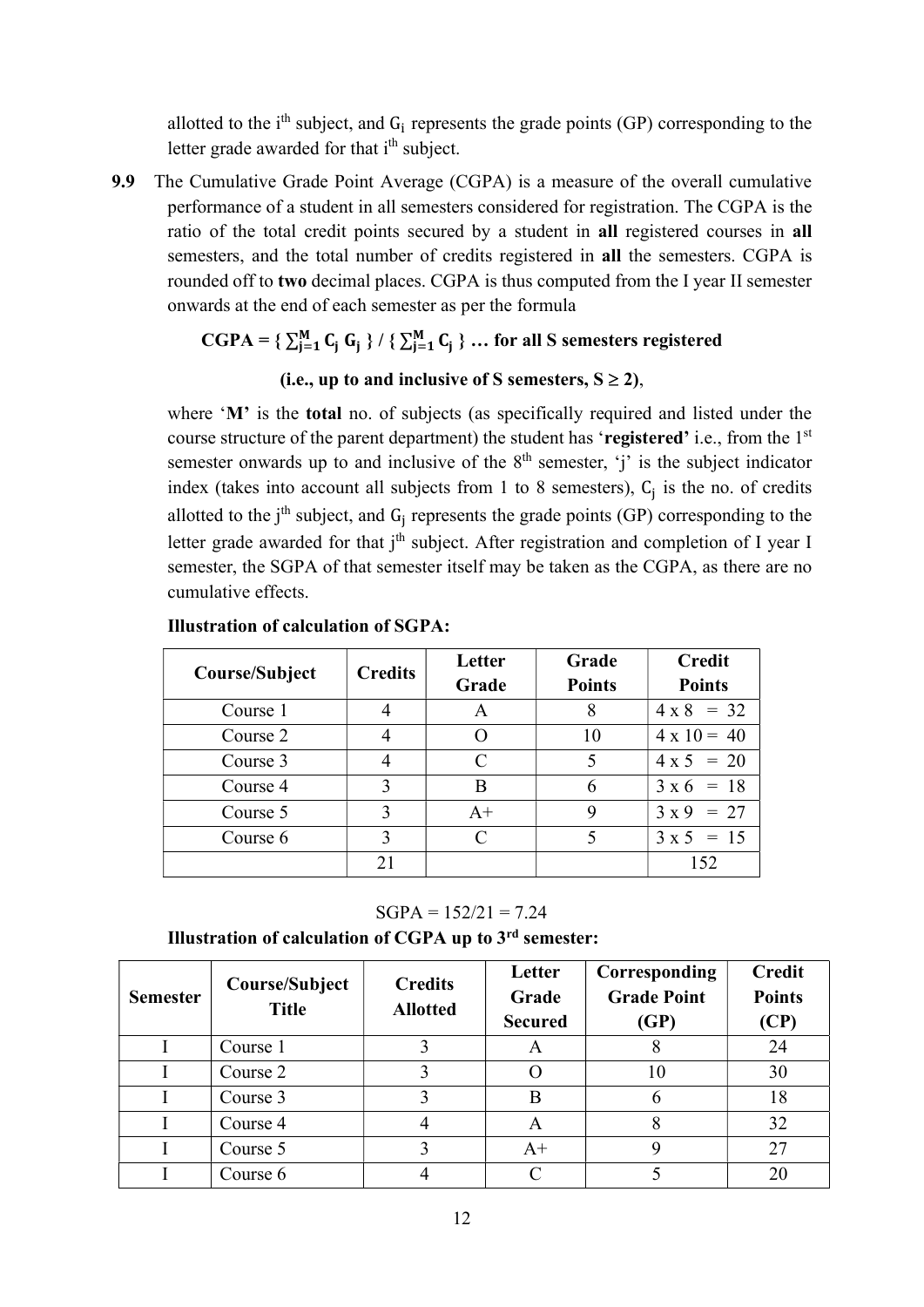| $\mathbf{I}$ | Course 7             | $\overline{4}$ | B              | 6                                    | 24  |
|--------------|----------------------|----------------|----------------|--------------------------------------|-----|
| $\mathbf{I}$ | Course 8             | $\overline{4}$ | $\mathbf{A}$   | 8                                    | 32  |
| $\mathbf{I}$ | Course 9             | 3              | $\mathcal{C}$  | 5                                    | 15  |
| $\rm II$     | Course 10            | $\overline{3}$ | $\overline{O}$ | 10                                   | 30  |
| $\mathbf{I}$ | Course 11            | 3              | $B+$           | 7                                    | 21  |
| $\mathbf{I}$ | Course 12            | $\overline{4}$ | $\bf{B}$       | 6                                    | 24  |
| $\mathbf{I}$ | Course 13            | $\overline{4}$ | $\mathbf{A}$   | 8                                    | 32  |
| $\mathbf{I}$ | Course 14            | 3              | $\overline{O}$ | 10                                   | 30  |
| Ш            | Course 15            | $\overline{2}$ | $\mathbf{A}$   | 8                                    | 16  |
| III          | Course 16            |                | $\mathcal{C}$  | 5                                    | 5   |
| III          | Course 17            | $\overline{4}$ | $\mathcal{O}$  | 10                                   | 40  |
| Ш            | Course 18            | 3              | $B+$           | 7                                    | 21  |
| III          | Course 19            | $\overline{4}$ | B              | 6                                    | 24  |
| Ш            | Course 20            | $\overline{4}$ | $\mathbf{A}$   | 8                                    | 32  |
| III          | Course 21            | 3              | $B+$           | $\overline{7}$                       | 21  |
|              | <b>Total Credits</b> | 69             |                | <b>Total Credit</b><br><b>Points</b> | 518 |

#### $CGPA = 518/69 = 7.51$

 The above illustrated calculation process of CGPA will be followed for each subsequent semester until 8<sup>th</sup> semester. The CGPA obtained at the end of 8th semester will become the final CGPA secured for entire B.Tech. Programme.

- 9.10 For merit ranking or comparison purposes or any other listing, only the 'rounded off' values of the CGPAs will be used.
- 9.11 SGPA and CGPA of a semester will be mentioned in the semester Memorandum of Grades if all subjects of that semester are passed in first attempt. Otherwise the SGPA and CGPA shall be mentioned only on the Memorandum of Grades in which sitting he passed his last exam in that semester. However, mandatory courses will not be taken into consideration.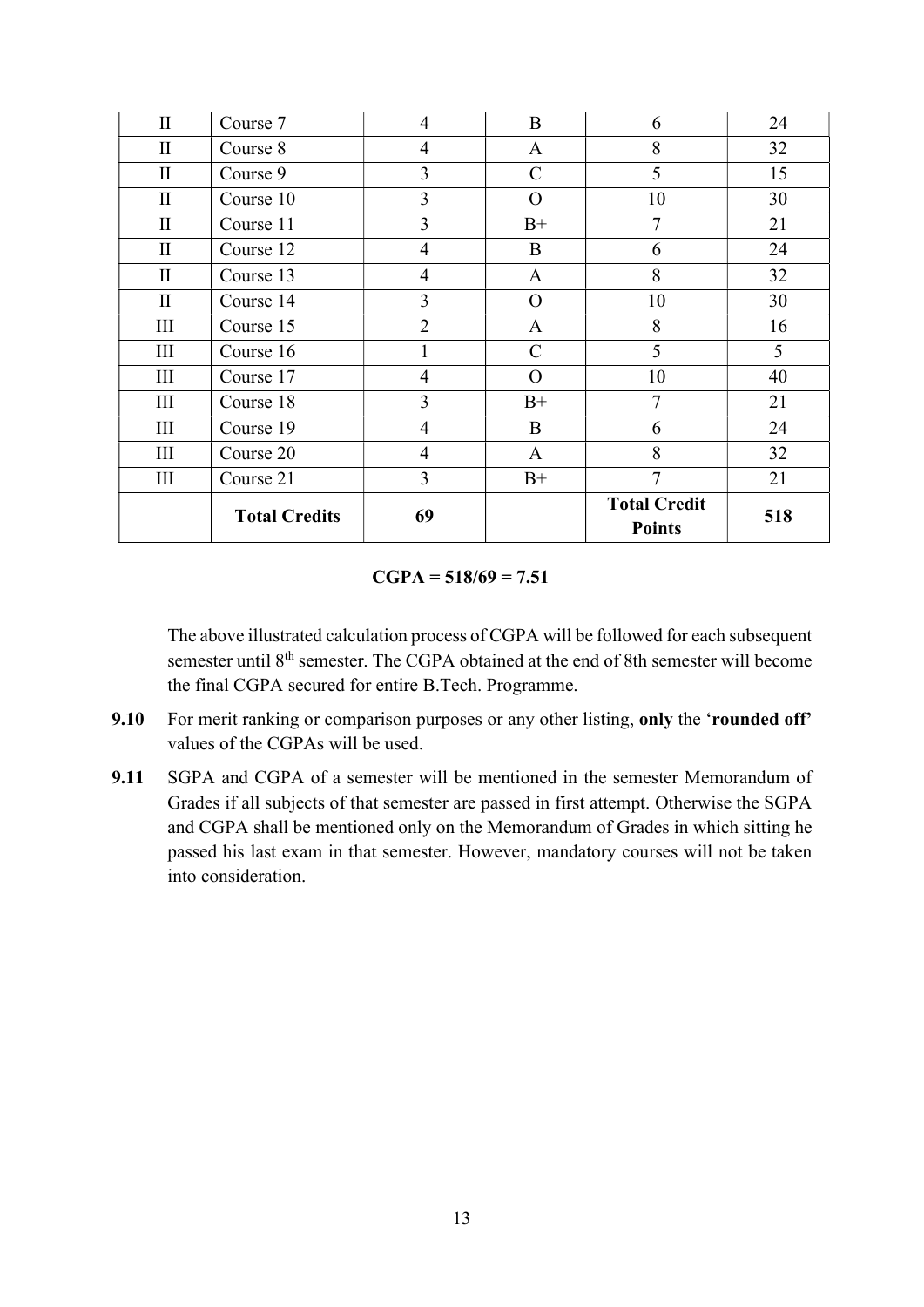#### 10.0 Passing standards

- 10.1 A student shall be declared successful or 'passed' in a semester, if he secures a  $GP \ge 5$ ('C' grade or above) in every subject/course in that semester (i.e. when the student gets an SGPA  $\geq$  5.00 at the end of that particular semester); and he shall be declared successful or 'passed' in the entire under graduate programme, only when gets a CGPA  $\geq$  5.00 for the award of the degree as required.
- 10.2 After the completion of each semester, a grade card or grade sheet shall be issued to all the registered students of that semester, indicating the letter grades and credits earned. It will show the details of the courses registered (course code, title, no. of credits, grade earned, etc.), credits earned.

### 11.0 Declaration of results

- 11.1 Computation of SGPA and CGPA are done using the procedure listed in 9.6 to 9.9.
- 11.2 For final percentage of marks equivalent to the computed final CGPA, the following formula may be used.

% of Marks = (final CGPA  $-0.5$ ) x 10

#### 12.0 Award of degree

- 12.1 A student who registers for all the specified subjects/ courses as listed in the course structure and secures the required number of 160 credits (with CGPA  $\geq$  5.0), within 8 academic years from the date of commencement of the first academic year, shall be declared to have 'qualified' for the award of B.Tech. degree in the chosen branch of Engineering selected at the time of admission.
- 12.2 A student who qualifies for the award of the degree as listed in item 12.1 shall be placed in the following classes.
- 12.3 A student with final CGPA (at the end of the under graduate programme)  $\geq 8.00$ , and fulfilling the following conditions - shall be placed in 'first class with distinction'. However, he
	- (i) Should have passed all the subjects/courses in 'first appearance' within the first 4 academic years (or 8 sequential semesters) from the date of commencement of first year first semester.
	- (ii) Should have secured a CGPA  $\geq$  8.00, at the end of each of the 8 sequential semesters, starting from I year I semester onwards.
	- (iii) Should not have been detained or prevented from writing the semester end examinations in any semester due to shortage of attendance or any other reason.

A student not fulfilling any of the above conditions with final CGPA > 8 shall be placed in 'first class'.

12.4 Students with final CGPA (at the end of the under graduate programme)  $\geq 6.50$  but  $\leq$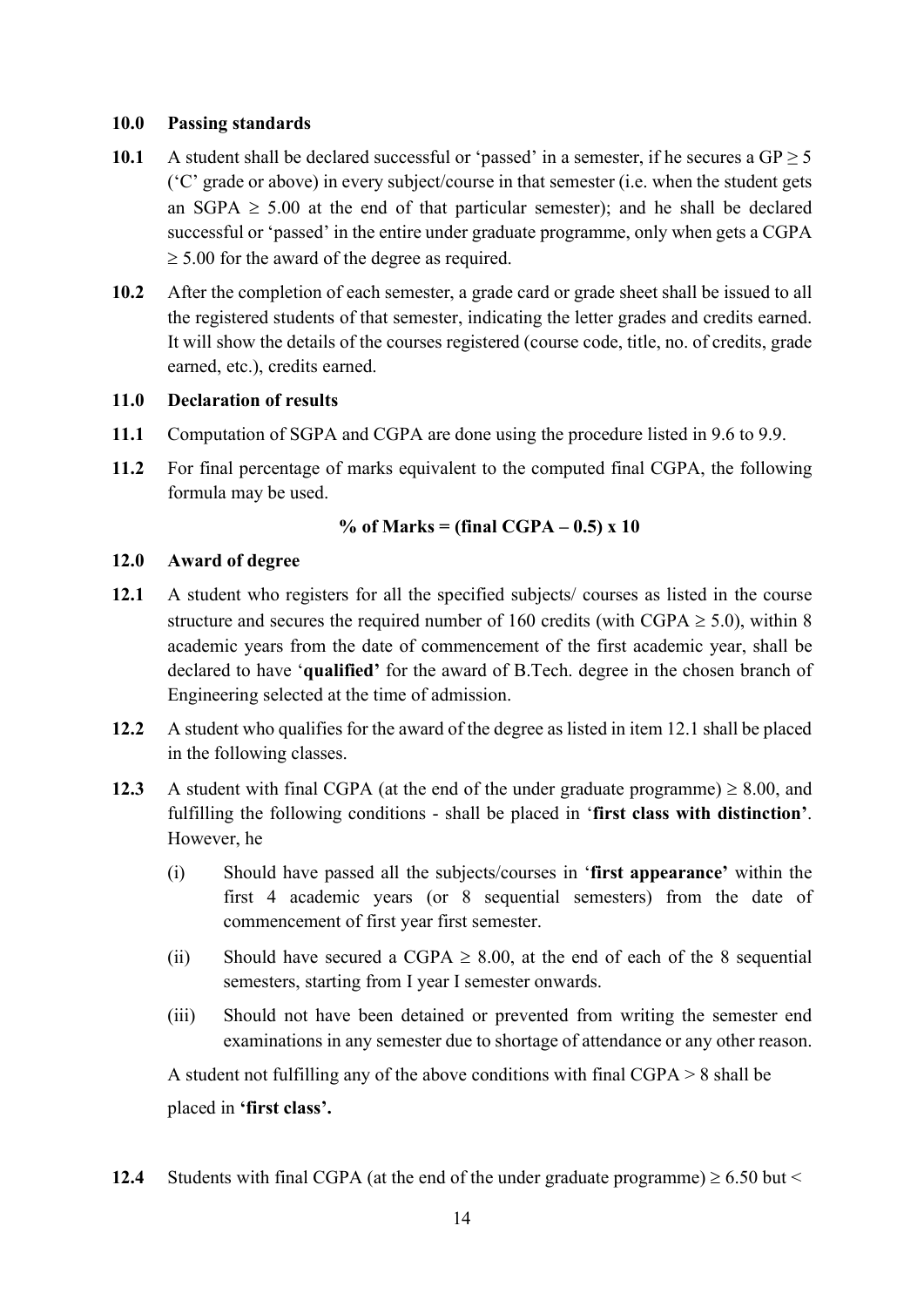8.00 shall be placed in 'first class'.

- 12.5 Students with final CGPA (at the end of the under graduate programme)  $\geq$  5.50 but  $\leq$ 6.50, shall be placed in 'second class'.
- 12.6 All other students who qualify for the award of the degree (as per item 12.1), with final CGPA (at the end of the under graduate programme)  $\geq$  5.00 but < 5.50, shall be placed in 'pass class'.
- 12.7 A student with final CGPA (at the end of the under graduate programme) < 5.00 will not be eligible for the award of the degree.
- 12.8 Students fulfilling the conditions listed under item 12.3 alone will be eligible for award of 'Gold Medal'.

### 13.0 Withholding of results

13.1 If the student has not paid the fees to the University at any stage, or has dues pending due to any reason whatsoever, or if any case of indiscipline is pending, the result of the student may be withheld, and the student will not be allowed to go into the next higher semester. The award or issue of the degree may also be withheld in such cases.

### 14.0 Student transfers

- 14.1 There shall be no branch transfers after the completion of admission process.
- 14.2 There shall be no transfers from one college/stream to another within the constituent colleges and units of Jawaharlal Nehru Technological University Hyderabad.
- 14.3 The students seeking transfer to colleges affiliated to JNTUH from various other Universities/institutions have to pass the failed subjects which are equivalent to the subjects of JNTUH, and also pass the subjects of JNTUH which the students have not studied at the earlier institution. Further, though the students have passed some of the subjects at the earlier institutions, if the same subjects are prescribed in different semesters of JNTUH, the students have to study those subjects in JNTUH in spite of the fact that those subjects are repeated.
- 14.4 The transferred students from other Universities/institutions to JNTUH affiliated colleges who are on rolls are to be provided one chance to write the CBT (internal marks) in the **equivalent subject(s)** as per the clearance letter issued by the University.
- 14.5 The autonomous affiliated colleges have to provide one chance to write the internal examinations in the equivalent subject(s) to the students transferred from other universities/institutions to JNTUH autonomous affiliated colleges who are on rolls, as per the clearance (equivalence) letter issued by the University.

### 15.0 Scope

- 15.1 The academic regulations should be read as a whole, for the purpose of any interpretation.
- 15.2 In case of any doubt or ambiguity in the interpretation of the above rules, the decision of the Vice-Chancellor is final.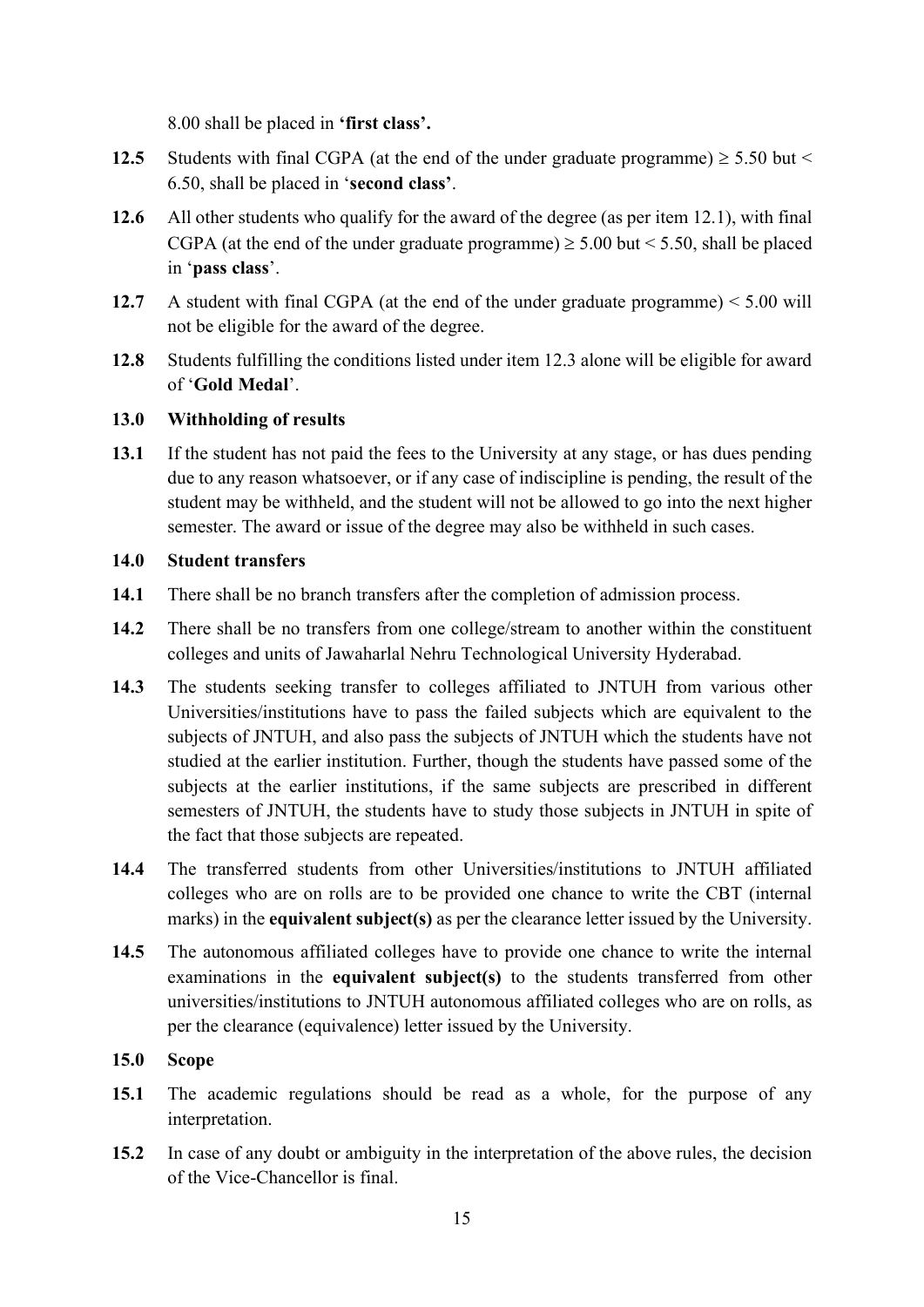- 15.3 The University may change or amend the academic regulations, course structure or syllabi at any time, and the changes or amendments made shall be applicable to all students with effect from the dates notified by the University authorities.
- 15.4 Where the words "he", "him", "his", occur in the regulations, they include "she", "her", "hers".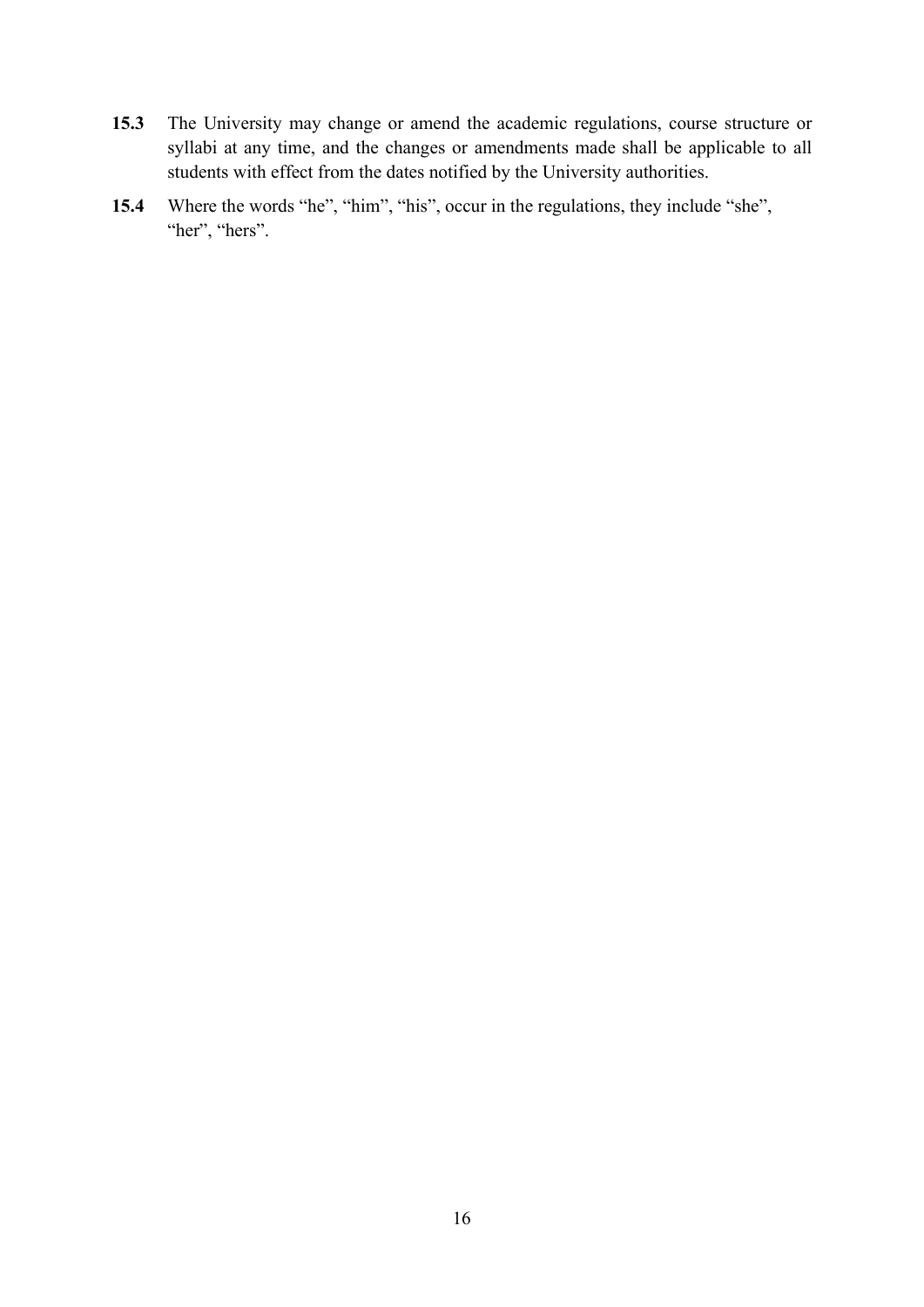

## JAWAHARLAL NEHRU TECHNOLOGICAL UNIVERSITY HYDERABAD

### (Established by State Act No. 30 of 2008)

Kukatpally, Hyderabad, Telangana (India).

## ACADEMIC REGULATIONS FOR B.TECH. (LATERAL ENTRY SCHEME) FROM THE AY 2019-20

### 1. Eligibility for award of B. Tech. Degree (LES)

 The LES students after securing admission shall pursue a course of study for not less than three academic years and not more than six academic years.

- 2. The student shall register for 123 credits and secure 123 credits with CGPA  $\geq$  5 from II year to IV year B.Tech. programme (LES) for the award of B.Tech. degree.
- 3. The students, who fail to fulfil the requirement for the award of the degree in six academic years from the year of admission, shall forfeit their seat in B.Tech.
- 4. The attendance requirements of B. Tech. (Regular) shall be applicable to B.Tech. (LES).

### 5. Promotion rule

| S. No                   | <b>Promotion</b>                                                  | <b>Conditions to be fulfilled</b>                                                                                                                                                                                                                                                                                    |
|-------------------------|-------------------------------------------------------------------|----------------------------------------------------------------------------------------------------------------------------------------------------------------------------------------------------------------------------------------------------------------------------------------------------------------------|
| $\mathbf{1}$            | Second year first semester to second<br>year second semester      | Regular course of study of second year<br>first semester.                                                                                                                                                                                                                                                            |
| $\overline{2}$          | Second year second semester<br>to<br>third year first semester    | (i) Regular course of study of second<br>year second semester.<br>(ii) Must have secured at least 25 credits<br>out of 42 credits i.e., 60% credits up to<br>second year second semester from all the<br>relevant regular and supplementary<br>examinations, whether the student takes<br>those examinations or not. |
| $\overline{\mathbf{3}}$ | Third year first semester to third<br>year second semester        | Regular course of study of third year<br>first semester.                                                                                                                                                                                                                                                             |
| $\overline{\mathbf{4}}$ | Third year second<br>semester<br>to<br>fourth year first semester | (i) Regular course of study of third year<br>second semester.                                                                                                                                                                                                                                                        |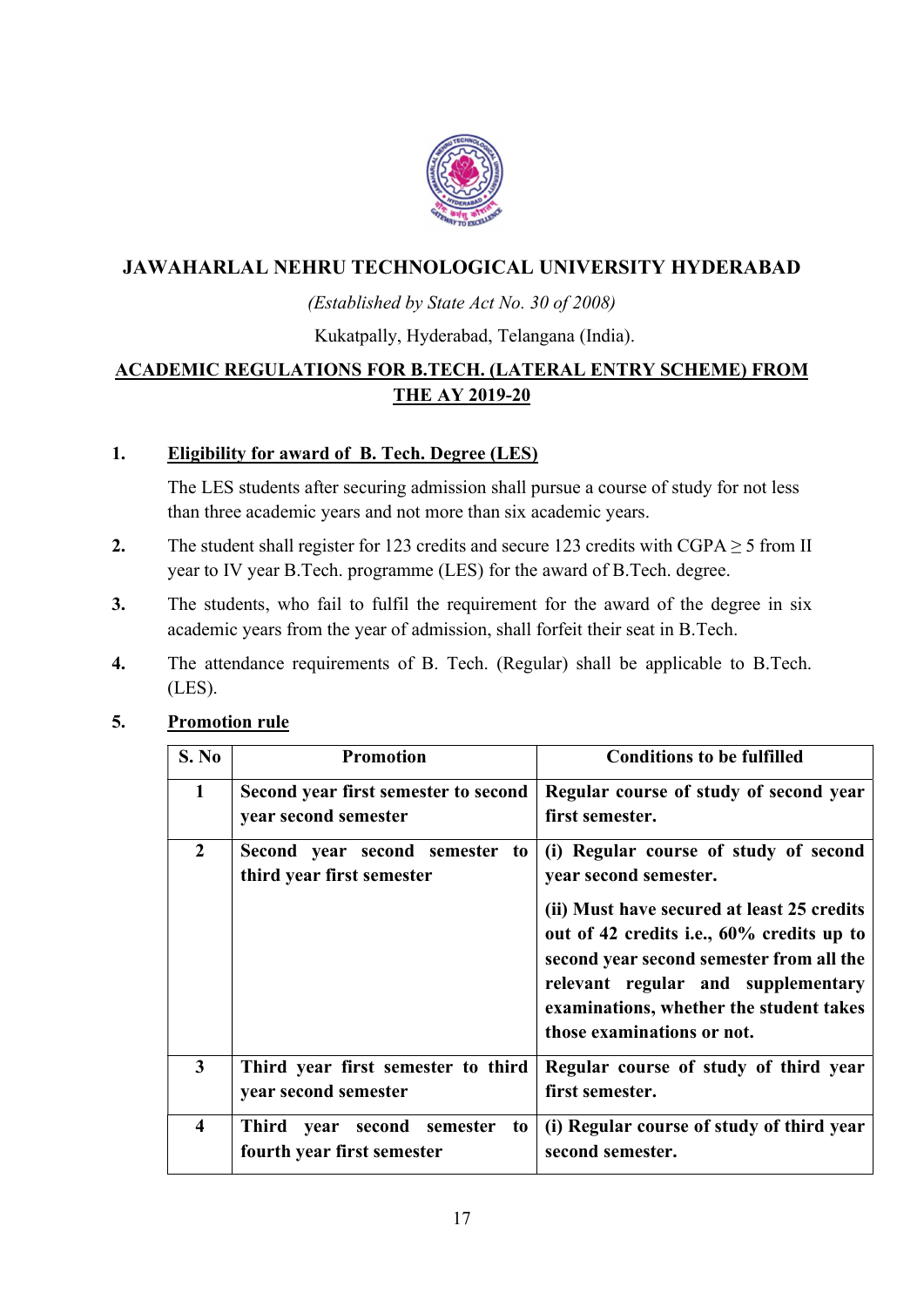|   |                                                              | (ii) Must have secured at least 51 credits<br>out of 86 credits i.e., 60% credits up to<br>third year second semester from all the<br>relevant regular and supplementary<br>examinations, whether the student takes<br>those examinations or not. |
|---|--------------------------------------------------------------|---------------------------------------------------------------------------------------------------------------------------------------------------------------------------------------------------------------------------------------------------|
| 5 | Fourth year first semester to fourth<br>year second semester | Regular course of study of fourth year<br>first semester.                                                                                                                                                                                         |

6. All the other regulations as applicable to B. Tech. 4-year degree course (Regular) will hold good for B. Tech. (Lateral Entry Scheme).

### MALPRACTICES RULES

#### DISCIPLINARY ACTION FOR / IMPROPER CONDUCT IN EXAMINATIONS

|        | <b>Nature of Malpractices/Improper</b><br>conduct                                                                                                                                                                                                                                                                                                                                                                                                                              | <b>Punishment</b>                                                                                                                                                                                                                           |
|--------|--------------------------------------------------------------------------------------------------------------------------------------------------------------------------------------------------------------------------------------------------------------------------------------------------------------------------------------------------------------------------------------------------------------------------------------------------------------------------------|---------------------------------------------------------------------------------------------------------------------------------------------------------------------------------------------------------------------------------------------|
|        | If the student:                                                                                                                                                                                                                                                                                                                                                                                                                                                                |                                                                                                                                                                                                                                             |
| 1. (a) | Possesses<br>keeps accessible<br>in<br>or<br>examination hall, any paper, note book,<br>programmable calculators, cell phones,<br>pager, palm computers or any other form<br>of material concerned with or related to<br>the subject of the examination (theory or<br>practical) in which student is appearing<br>but has not made use of (material shall<br>include any marks on the body of the<br>student which can be used as an aid in<br>the subject of the examination) | Expulsion from the examination hall and<br>cancellation of the performance in that subject<br>only.                                                                                                                                         |
| (b)    | Gives assistance or guidance or receives<br>it from any other student orally or by any<br>body language<br>methods<br>other<br><b>or</b><br>communicates through cell phones with<br>any student or persons in or outside the<br>exam hall in respect of any matter.                                                                                                                                                                                                           | Expulsion from the examination hall and<br>cancellation of the performance in that subject<br>only of all the students involved. In case of an<br>outsider, he will be handed over to the police<br>and a case is registered against him.   |
| 2.     | Has copied in the examination hall from<br>book,<br>programmable<br>paper,<br>any<br>calculators, palm computers or any other<br>form of material relevant to the subject                                                                                                                                                                                                                                                                                                      | Expulsion from the examination hall and<br>cancellation of the performance in that subject<br>and all other subjects the student has already<br>appeared including practical examinations and<br>project work and shall not be permitted to |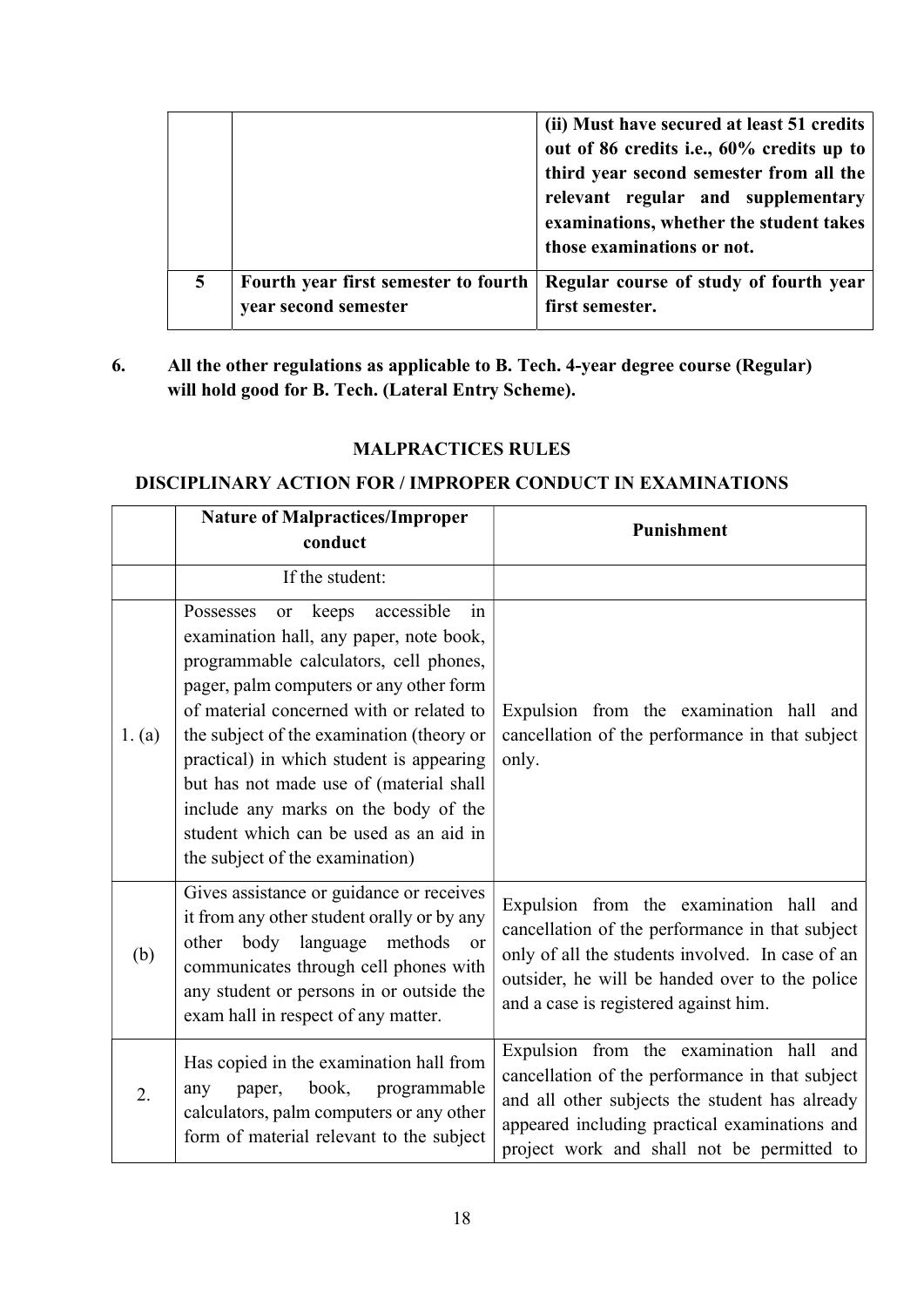|    | of the examination (theory or practical)<br>in which the student is appearing.                                                                                                                                                 | appear for the remaining examinations of the<br>subjects of that semester/year.                                                                                                                                                                                                                                                                                                                                                                                                                                                                                                                                                                                                                                                                                                                                             |
|----|--------------------------------------------------------------------------------------------------------------------------------------------------------------------------------------------------------------------------------|-----------------------------------------------------------------------------------------------------------------------------------------------------------------------------------------------------------------------------------------------------------------------------------------------------------------------------------------------------------------------------------------------------------------------------------------------------------------------------------------------------------------------------------------------------------------------------------------------------------------------------------------------------------------------------------------------------------------------------------------------------------------------------------------------------------------------------|
|    |                                                                                                                                                                                                                                | The hall ticket of the student is to be cancelled<br>and sent to the University.                                                                                                                                                                                                                                                                                                                                                                                                                                                                                                                                                                                                                                                                                                                                            |
| 3. | Impersonates any other<br>student<br>in<br>connection with the examination.                                                                                                                                                    | The student who has impersonated shall be<br>expelled from examination hall. The student is<br>also debarred and forfeits the seat. The<br>performance of the original student who has<br>been impersonated, shall be cancelled in all the<br>subjects of the examination (including practicals<br>and project work) already appeared and shall not<br>be allowed to appear for examinations of the<br>remaining subjects of that semester/year. The<br>student is also debarred for two consecutive<br>semesters from class work and all University<br>examinations. The continuation of the course<br>by the student is subject to the academic<br>regulations in connection with forfeiture of seat.<br>If the imposter is an outsider, he will be handed<br>over to the police and a case is registered against<br>him. |
| 4. | Smuggles in the answer book or<br>additional sheet or takes out or arranges<br>to send out the question paper during the<br>examination<br>book<br>or<br>answer<br>or<br>additional sheet, during or after the<br>examination. | Expulsion from the examination hall and<br>cancellation of performance in that subject and<br>all the other subjects the student has already<br>appeared including practical examinations and<br>project work and shall not be permitted for the<br>remaining examinations of the subjects of that<br>semester/year. The student is also debarred for<br>two consecutive semesters from class work and<br>all University examinations. The continuation<br>of the course by the student is subject to the<br>academic regulations in connection with<br>forfeiture of seat.                                                                                                                                                                                                                                                 |
| 5. | Uses objectionable, abusive or offensive<br>language in the answer paper or in letters<br>to the examiners or writes to the<br>examiner requesting him to award pass<br>marks.                                                 | Cancellation of the performance in that subject.                                                                                                                                                                                                                                                                                                                                                                                                                                                                                                                                                                                                                                                                                                                                                                            |
| 6. | Refuses to obey the orders of the chief<br>superintendent/assistant<br>superintendent / any officer on duty or                                                                                                                 | In case of students of the college, they shall be<br>from<br>examination<br>expelled<br>halls<br>and<br>cancellation of their performance in that subject                                                                                                                                                                                                                                                                                                                                                                                                                                                                                                                                                                                                                                                                   |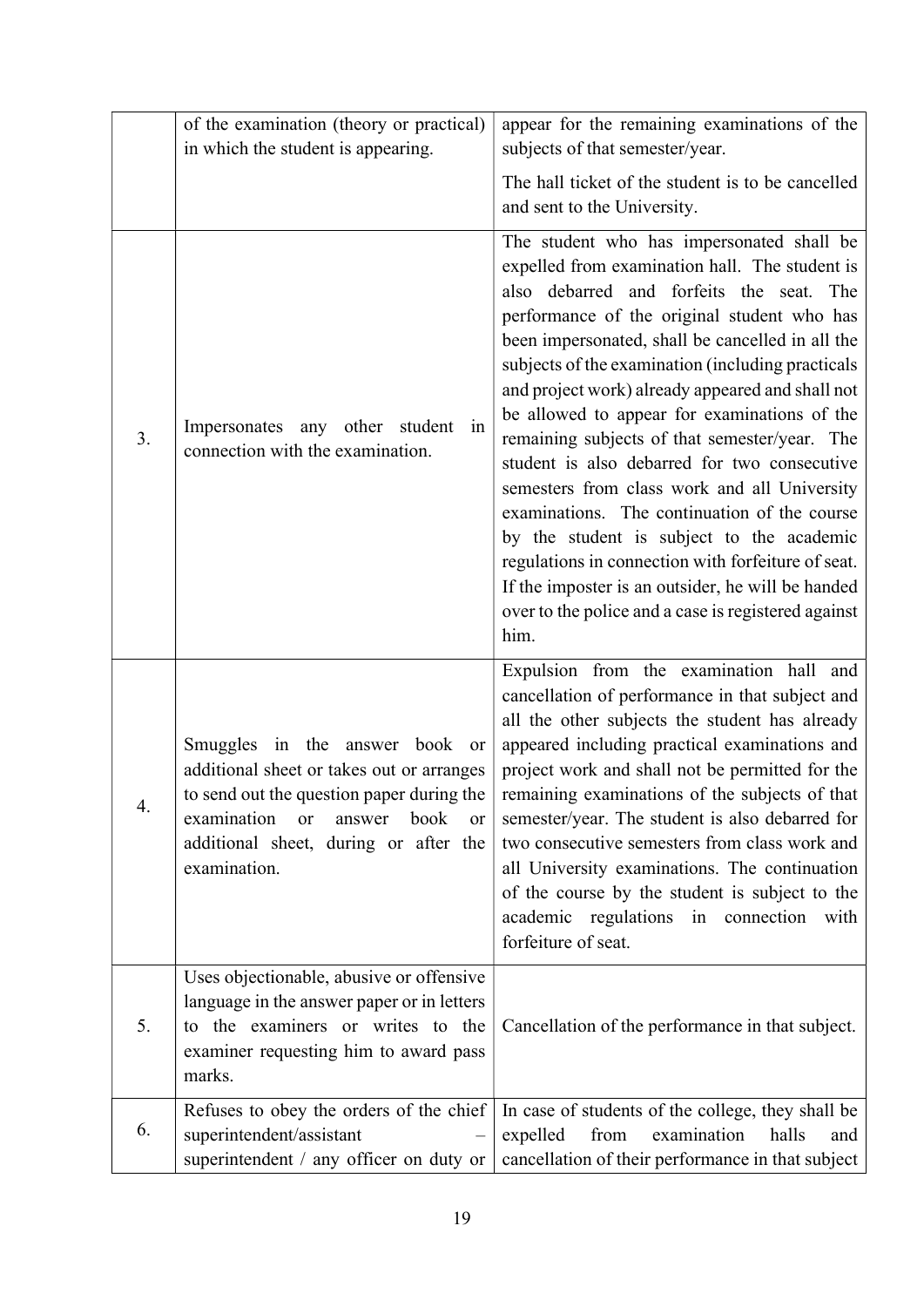|    | misbehaves or creates disturbance of any<br>kind in and around the examination hall<br>or organizes a walk out or instigates<br>others to walk out, or threatens the<br>officer-in charge or any person on duty<br>in or outside the examination hall of any<br>injury to his person or to any of his<br>relations whether by words, either<br>spoken or written or by signs or by<br>visible<br>representation, assaults<br>the<br>officer-in-charge, or any person on duty<br>in or outside the examination hall or any<br>of his relations, or indulges in any other<br>act of misconduct or mischief which<br>result in damage to or destruction of<br>property in the examination hall or any<br>part of the college campus or engages in<br>any other act which in the opinion of the<br>officer on duty amounts to use of unfair<br>means or misconduct or has the tendency | and all other subjects the student(s) has (have)<br>already appeared and shall not be permitted to<br>appear for the remaining examinations of the<br>subjects of that semester/year. The students also<br>are debarred and forfeit their seats. In case of<br>outsiders, they will be handed over to the police<br>and a police case is registered against them.                                                                                                                                                                                                              |
|----|------------------------------------------------------------------------------------------------------------------------------------------------------------------------------------------------------------------------------------------------------------------------------------------------------------------------------------------------------------------------------------------------------------------------------------------------------------------------------------------------------------------------------------------------------------------------------------------------------------------------------------------------------------------------------------------------------------------------------------------------------------------------------------------------------------------------------------------------------------------------------------|--------------------------------------------------------------------------------------------------------------------------------------------------------------------------------------------------------------------------------------------------------------------------------------------------------------------------------------------------------------------------------------------------------------------------------------------------------------------------------------------------------------------------------------------------------------------------------|
|    | to disrupt the orderly conduct of the<br>examination.                                                                                                                                                                                                                                                                                                                                                                                                                                                                                                                                                                                                                                                                                                                                                                                                                              |                                                                                                                                                                                                                                                                                                                                                                                                                                                                                                                                                                                |
| 7. | Leaves the exam hall taking away<br>answer script or intentionally tears off<br>the script or any part thereof inside or<br>outside the examination hall.                                                                                                                                                                                                                                                                                                                                                                                                                                                                                                                                                                                                                                                                                                                          | Expulsion from the examination hall<br>and<br>cancellation of performance in that subject and<br>all the other subjects the student has already<br>appeared including practical examinations and<br>project work and shall not be permitted for the<br>remaining examinations of the subjects of that<br>semester/year. The student is also debarred for<br>two consecutive semesters from class work and<br>all University examinations. The continuation<br>of the course by the student is subject to the<br>academic regulations in connection with<br>forfeiture of seat. |
| 8. | Possesses any lethal weapon or firearm<br>in the examination hall.                                                                                                                                                                                                                                                                                                                                                                                                                                                                                                                                                                                                                                                                                                                                                                                                                 | Expulsion from the examination hall and<br>cancellation of the performance in that subject<br>and all other subjects the student has already<br>appeared including practical examinations and<br>project work and shall not be permitted for the<br>remaining examinations of the subjects of that<br>semester/year. The student is also debarred and<br>forfeits the seat.                                                                                                                                                                                                    |